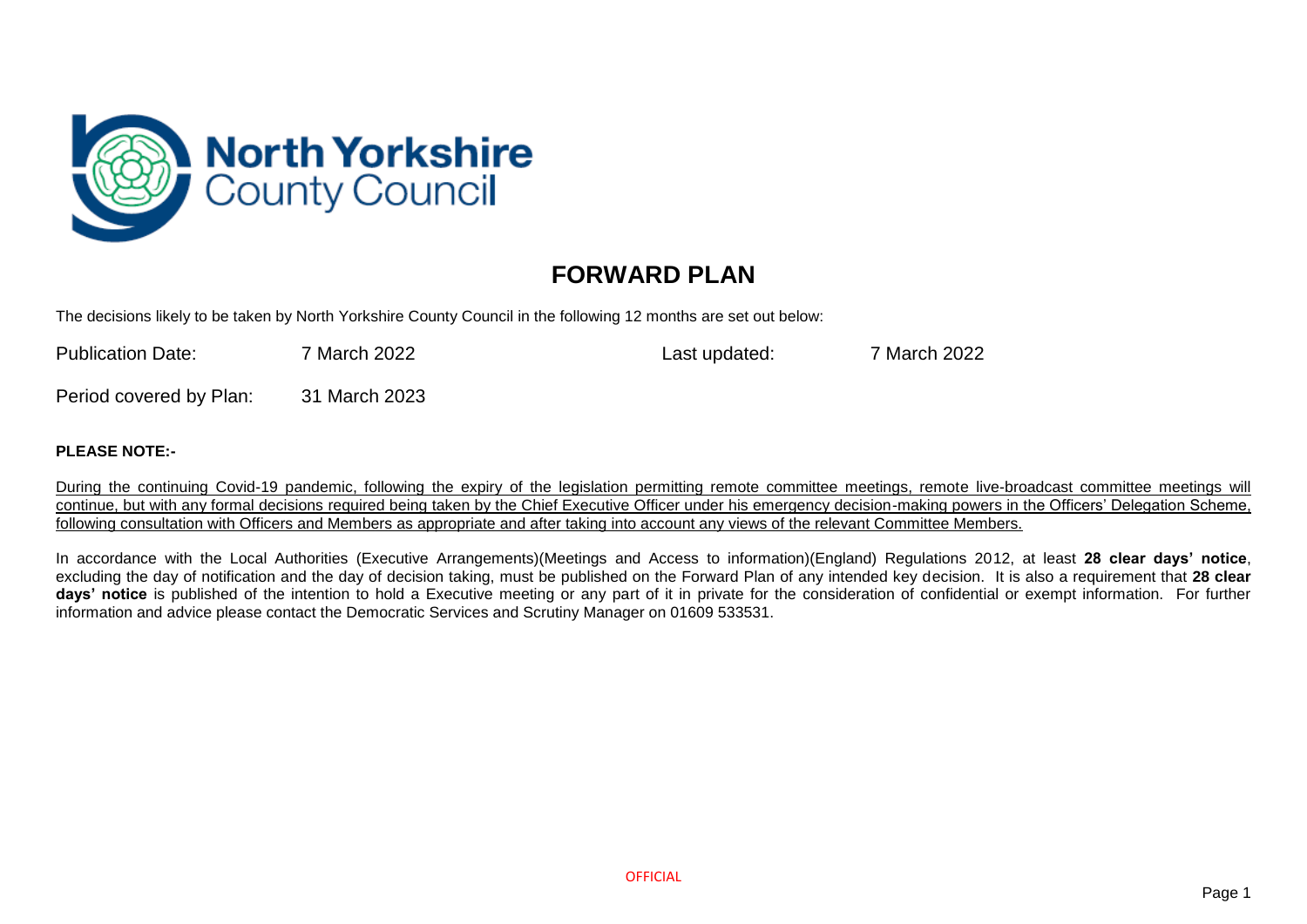|                                             | <b>FUTURE DECISIONS</b>                                                  |                                                                                  |                                                                                                                                       |                                                |                                                                                                                                |                                                                                                                                     |                                                                                                                       |                                                                                                                              |                                                                                     |  |  |
|---------------------------------------------|--------------------------------------------------------------------------|----------------------------------------------------------------------------------|---------------------------------------------------------------------------------------------------------------------------------------|------------------------------------------------|--------------------------------------------------------------------------------------------------------------------------------|-------------------------------------------------------------------------------------------------------------------------------------|-----------------------------------------------------------------------------------------------------------------------|------------------------------------------------------------------------------------------------------------------------------|-------------------------------------------------------------------------------------|--|--|
| <b>Likely</b><br>Date of<br><b>Decision</b> | <b>**Decision</b><br><b>Taker</b>                                        | <b>In Consultation</b><br>with (Executive<br>Member or<br>Corporate<br>Director) | <b>Description of</b><br><b>Matter</b> $-$ including<br>if the report<br>contains any<br>exempt<br>information and<br>the reasons why | <b>Key</b><br><b>Decision</b><br><b>YES/NO</b> | <b>Decision Required</b>                                                                                                       | <b>Consultees</b><br>(i.e. the<br>principal<br>groups to be<br>consulted)                                                           | <b>Consultation</b><br><b>Process</b><br>(i.e. the means by<br>which any such<br>consultation is to<br>be undertaken) | <b>Contact details</b><br>for making<br>representations<br>(Tel: 0845 034<br>9494)<br>unless specified<br>otherwise)         | <b>Relevant</b><br>documents<br>already<br>submitted<br>to Decision<br><b>Taker</b> |  |  |
| 7 Mar<br>2022                               | Assistant<br>Chief<br>Executive -<br>Legal and<br>Democratic<br>Services |                                                                                  | Settlement<br>Agreement - Joint<br><b>Insurance Cost</b>                                                                              | Yes                                            | consider<br>To<br>the<br>settlement agreement<br>relating to an insurance<br>cost issue under the<br>PPP waste contract        | City of York<br>Council                                                                                                             | Email                                                                                                                 | <b>Catriona Gatrell</b><br>catriona.gatrell<br>@northyorks.go<br>v.uk                                                        |                                                                                     |  |  |
| 8 Mar<br>2022                               | Chief<br>Executive<br>Officer                                            |                                                                                  | A Cultural<br>Framework for<br>North Yorkshire                                                                                        | No                                             | The adoption by NYCC<br>a new Cultural<br>of<br>Framework for North<br>Yorkshire                                               | Cultural<br>organisations<br>and residents<br><b>North</b><br>in.<br>Yorkshire                                                      | <b>Interviews</b><br>and<br>group<br>sessions<br>were undertaken<br>on-line                                           | Mark<br>Kibblewhite,<br><b>Senior Policy</b><br>Officer,<br>Economic<br>Growth<br>mark.kibblewhite<br>@northyorks.go<br>v.uk |                                                                                     |  |  |
| 8 Mar<br>2022                               | Chief<br>Executive<br>Officer                                            |                                                                                  | Welburn Hall -<br>outcome of public<br>consultation                                                                                   | Yes                                            | Feedback on outcomes<br>of public consultation<br>and<br>approval<br>to<br>progress<br>to<br>implementation<br>of<br>proposals | Parents<br>Carers,<br>children and<br>young<br>people,<br>Professionals<br>North<br>Yorkshire<br>schools and<br>special<br>schools. |                                                                                                                       | Chris Reynolds,<br><b>Head of SEND</b><br>Strategic<br>Planning and<br>Resources<br>chris.reynolds@<br>northyorks.gov.u<br>k |                                                                                     |  |  |
| 8 Mar<br>2022                               | Chief<br>Executive<br>Officer                                            |                                                                                  | To inform<br>Executive of the<br>Sexual Health<br><b>Service Section</b>                                                              | Yes                                            | the<br>final<br>Approve<br>model and section 75<br>to move to Partnership<br>model.                                            | York<br>and<br>Scarborough<br>Teaching<br><b>Hospital NHS</b>                                                                       | Published via the<br>Council's website                                                                                | Emma Davis,<br>Health<br>Improvement<br>Manager, Health                                                                      |                                                                                     |  |  |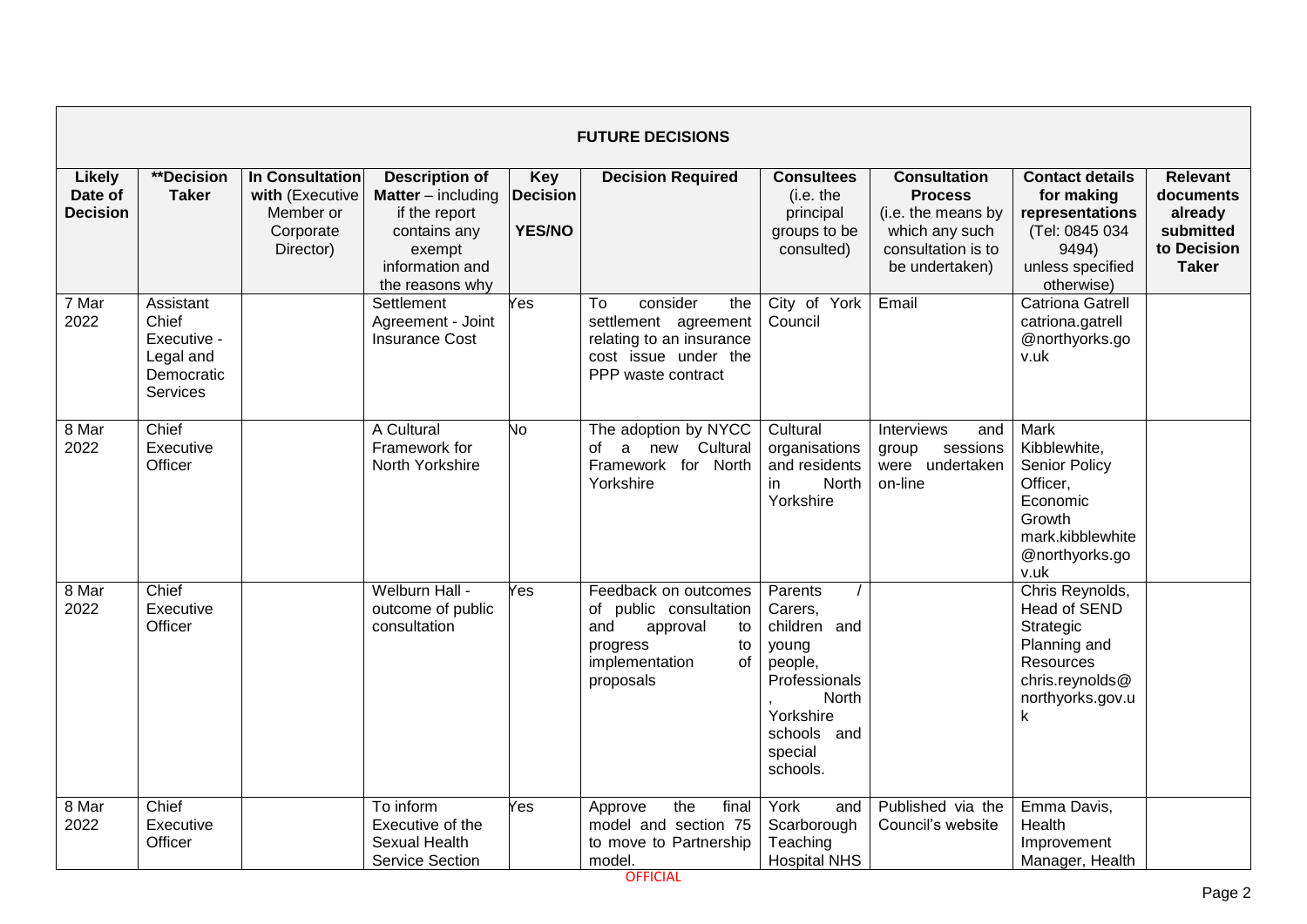|                                             |                                                                           |                                                                           |                                                                                                                                     |                                                | <b>FUTURE DECISIONS</b>                                                                                                                                                                                                       |                                                                                        |                                                                                                                       |                                                                                                                                                            |                                                                              |
|---------------------------------------------|---------------------------------------------------------------------------|---------------------------------------------------------------------------|-------------------------------------------------------------------------------------------------------------------------------------|------------------------------------------------|-------------------------------------------------------------------------------------------------------------------------------------------------------------------------------------------------------------------------------|----------------------------------------------------------------------------------------|-----------------------------------------------------------------------------------------------------------------------|------------------------------------------------------------------------------------------------------------------------------------------------------------|------------------------------------------------------------------------------|
| <b>Likely</b><br>Date of<br><b>Decision</b> | **Decision<br><b>Taker</b>                                                | In Consultation<br>with (Executive<br>Member or<br>Corporate<br>Director) | <b>Description of</b><br><b>Matter</b> – including<br>if the report<br>contains any<br>exempt<br>information and<br>the reasons why | <b>Key</b><br><b>Decision</b><br><b>YES/NO</b> | <b>Decision Required</b>                                                                                                                                                                                                      | <b>Consultees</b><br>(i.e. the<br>principal<br>groups to be<br>consulted)              | <b>Consultation</b><br><b>Process</b><br>(i.e. the means by<br>which any such<br>consultation is to<br>be undertaken) | <b>Contact details</b><br>for making<br>representations<br>(Tel: 0845 034<br>9494)<br>unless specified<br>otherwise)                                       | Relevant<br>documents<br>already<br>submitted<br>to Decision<br><b>Taker</b> |
|                                             |                                                                           |                                                                           | 75 consultation<br>feedback and to<br>request formal<br>approval to move<br>to a Partnership<br>agreement                           |                                                |                                                                                                                                                                                                                               | Foundation<br>Trust                                                                    |                                                                                                                       | and Adult<br>Services, Katie<br>Needham,<br><b>Public Health</b><br>Consultant,<br><b>Health and Adult</b><br>Services<br>01609<br>797063/01609<br>797154, |                                                                              |
| 8 Mar<br>2022                               | Chief<br>Executive<br>Officer                                             |                                                                           | Re-procurement<br>of the Adult Social<br>Care Approved<br><b>Provider Lists</b>                                                     | Yes                                            | To<br>the re-<br>approve<br>of the<br>procurement<br>Adult<br>Social<br>Care<br>Provider<br>Approved<br>Lists for Home based<br>support/<br>Residential<br>and<br>Nursing/<br>Supporting<br>Independence/Support<br>ed living | Independent<br>Care Group<br>and<br>other<br>interested<br>parties<br>and<br>providers | Comprehensive<br>market<br>engagement via<br>meetings and the<br>council website                                      | Abigail Barron,<br>Head of<br>Countywisde<br>Commissioning,<br>Health and Adult<br>Services<br>abigail.barron@<br>northyorks.gov.u<br>k                    |                                                                              |
| 8 Mar<br>2022                               | Corporate<br>Director of<br>Children<br>and Young<br>People's<br>Services | Executive<br>Member for<br>Children's<br>Services                         | 2022/3 Foster<br><b>Carer Rates</b>                                                                                                 | Yes                                            | Payment<br>To<br>agree<br>Rates for NYCC Foster<br>Carers for the financial<br>year 2022/23                                                                                                                                   | <b>Not</b><br>applicable                                                               | Not applicable                                                                                                        | Alan Tucker,<br>Placement &<br>Fostering<br>Manager<br>alan.tucker@nor<br>thyorks.gov.uk                                                                   |                                                                              |
| 8 Mar<br>2022                               | Corporate<br>Director of<br>Children<br>and Young<br>People's             | Executive<br>Member for<br>Education and<br>Skills,<br>including early    | 2022/23 Early<br>Years Funding<br>Formula                                                                                           | Yes                                            | To<br>agree<br>recommendations<br>to<br>change the funding<br>paid<br>rates<br>to<br>early<br>years' providers for the                                                                                                        | Early<br>years<br>providers                                                            | The<br>recommendations<br>consider<br>the<br>feedback by early<br>years'<br>providers                                 | Sally Dunn,<br><b>Head of Finance</b><br>- Schools &<br><b>Early Years</b><br>sally.dunn@nort                                                              |                                                                              |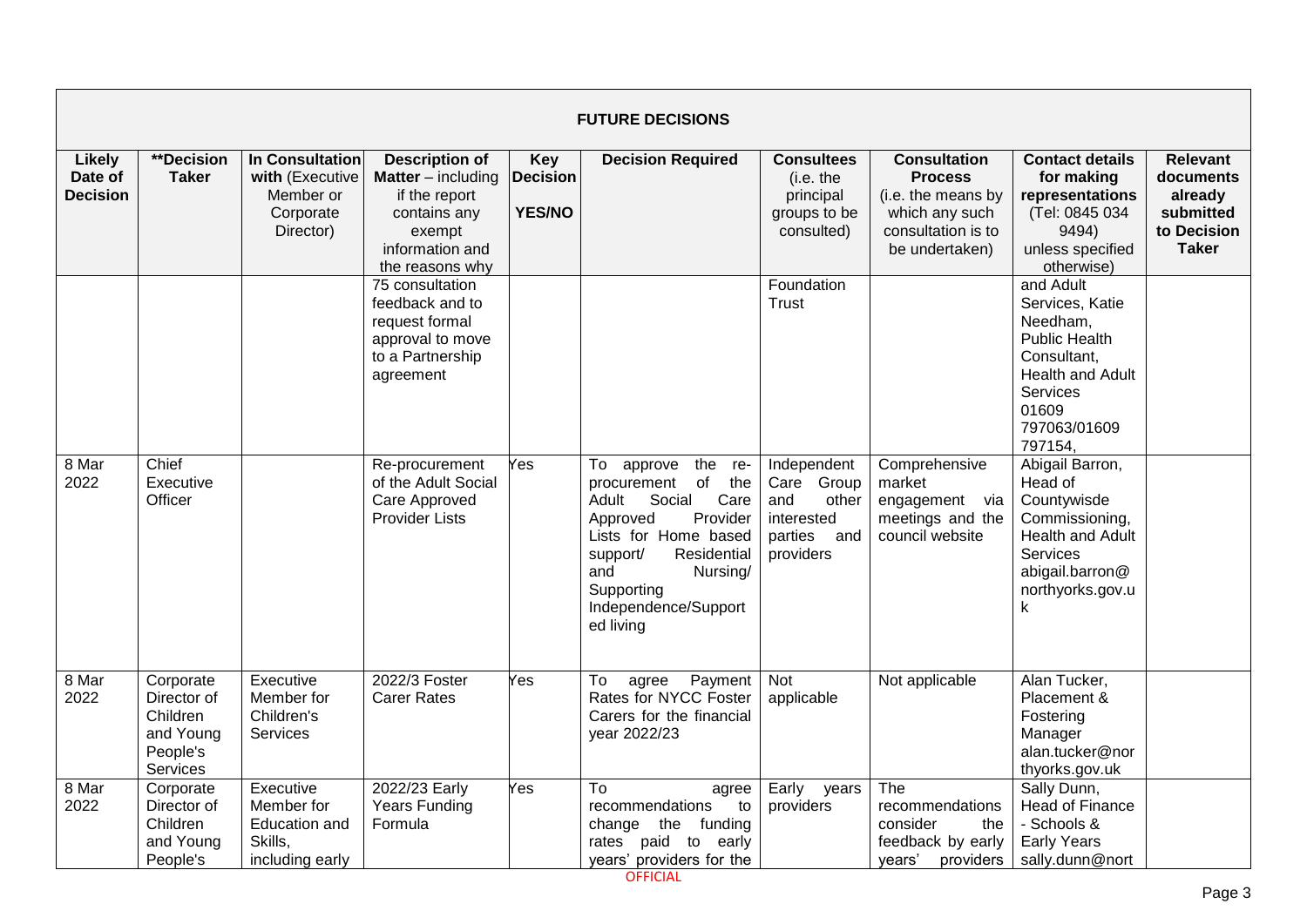|                                             |                                                               |                                                                                                                                                 |                                                                                                                                     |                                                | <b>FUTURE DECISIONS</b>                                                                                                                                                                                                                                                                                                      |                                                                           |                                                                                                                       |                                                                                                                                               |                                                                                     |
|---------------------------------------------|---------------------------------------------------------------|-------------------------------------------------------------------------------------------------------------------------------------------------|-------------------------------------------------------------------------------------------------------------------------------------|------------------------------------------------|------------------------------------------------------------------------------------------------------------------------------------------------------------------------------------------------------------------------------------------------------------------------------------------------------------------------------|---------------------------------------------------------------------------|-----------------------------------------------------------------------------------------------------------------------|-----------------------------------------------------------------------------------------------------------------------------------------------|-------------------------------------------------------------------------------------|
| <b>Likely</b><br>Date of<br><b>Decision</b> | **Decision<br><b>Taker</b>                                    | In Consultation<br>with (Executive<br>Member or<br>Corporate<br>Director)                                                                       | <b>Description of</b><br><b>Matter</b> – including<br>if the report<br>contains any<br>exempt<br>information and<br>the reasons why | <b>Key</b><br><b>Decision</b><br><b>YES/NO</b> | <b>Decision Required</b>                                                                                                                                                                                                                                                                                                     | <b>Consultees</b><br>(i.e. the<br>principal<br>groups to be<br>consulted) | <b>Consultation</b><br><b>Process</b><br>(i.e. the means by<br>which any such<br>consultation is to<br>be undertaken) | <b>Contact details</b><br>for making<br>representations<br>(Tel: 0845 034<br>9494)<br>unless specified<br>otherwise)                          | <b>Relevant</b><br>documents<br>already<br>submitted<br>to Decision<br><b>Taker</b> |
|                                             | Services                                                      | years, schools,<br>apprenticeship<br>s, FE colleges<br>& UTC`s, and<br>engagement<br>with the skills<br>agenda of the<br><b>LEP</b>             |                                                                                                                                     |                                                | funded entitlement for<br>3 & 4 year olds and<br>disadvantaged 2 year<br>olds for the 2022/23<br>financial year.                                                                                                                                                                                                             |                                                                           | through a county-<br>wide consultation<br>from 28th January<br>2022<br>to18th<br>February 2022                        | hyorks.gov.uk                                                                                                                                 |                                                                                     |
| $\overline{10}$ Mar<br>2022                 | Assistant<br><b>Director</b><br>Strategic<br><b>Resources</b> |                                                                                                                                                 | Contract for<br>electricity supply<br>from the 1st April<br>2023                                                                    | Yes                                            | utilise<br>To<br>the<br><b>YPO</b><br>Framework<br>for<br>(for<br>electricity supply<br>corporate<br>properties,<br>schools and<br><b>District</b><br>Councils as part of<br>LGR)                                                                                                                                            | Relevant<br>officers<br>internal                                          | Not applicable                                                                                                        | <b>Howard Emmett</b><br>howard.emmett<br>@northyorks.go<br>v.uk                                                                               |                                                                                     |
| 11 Mar<br>2022                              | Corporate<br>Director of<br>Health and<br>Adult<br>Services   | Executive<br>Member for<br><b>Adult Social</b><br>Care & Health<br>Integration, incl<br>Health &<br>Wellbeing<br>Board and<br><b>Extra Care</b> | Section 75<br>Agreements for<br>Harrogate and<br><b>Rural Alliance</b>                                                              | Yes                                            | To consider and agree<br>the extension of the<br>existing<br>Section 75<br>Council/NHS<br>County<br>commissioner<br>and<br>provider<br>agreements<br>the<br>integrated<br>for<br>community health and<br>social care services in<br>the Harrogate district.<br>Give consideration to<br>consultation<br>any<br>requirements. | <b>NHS</b><br>Commission<br>and<br>ers<br>Providers                       | Correspondence<br>and meetings                                                                                        | Chris Jones-<br>King, Assistant<br><b>Director Adult</b><br>Social Care,<br>Care and<br>Support<br>chris.jones-<br>king@northyork<br>s.gov.uk |                                                                                     |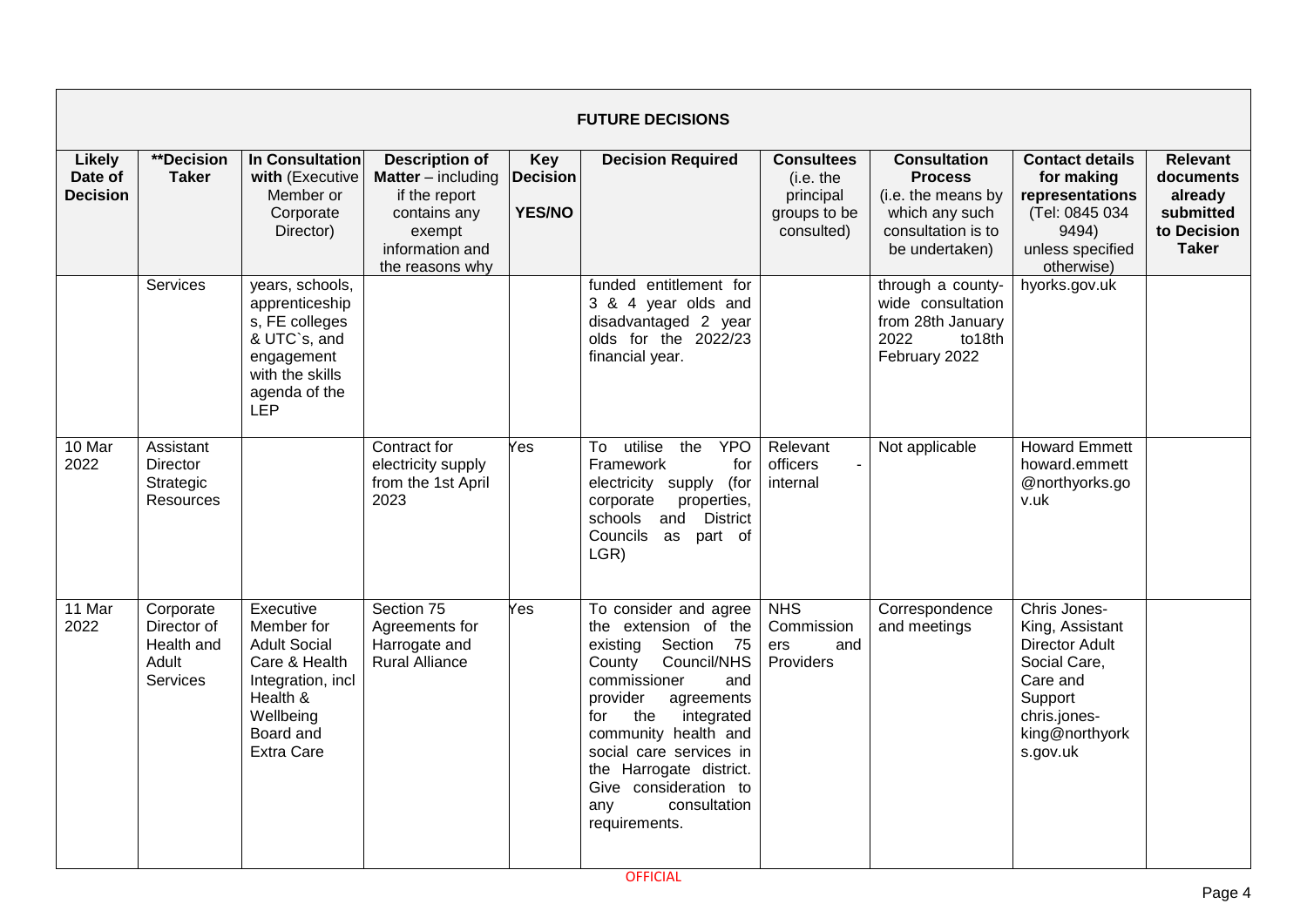|                                      |                                                             |                                                                                                                                                                                                                                                                                                    |                                                                                                                                       |                                                | <b>FUTURE DECISIONS</b>                                                                                                                                                                                                                                                                     |                                                                                                   |                                                                                                                       |                                                                                                                      |                                                                                     |
|--------------------------------------|-------------------------------------------------------------|----------------------------------------------------------------------------------------------------------------------------------------------------------------------------------------------------------------------------------------------------------------------------------------------------|---------------------------------------------------------------------------------------------------------------------------------------|------------------------------------------------|---------------------------------------------------------------------------------------------------------------------------------------------------------------------------------------------------------------------------------------------------------------------------------------------|---------------------------------------------------------------------------------------------------|-----------------------------------------------------------------------------------------------------------------------|----------------------------------------------------------------------------------------------------------------------|-------------------------------------------------------------------------------------|
| Likely<br>Date of<br><b>Decision</b> | **Decision<br><b>Taker</b>                                  | In Consultation<br>with (Executive<br>Member or<br>Corporate<br>Director)                                                                                                                                                                                                                          | <b>Description of</b><br><b>Matter</b> $-$ including<br>if the report<br>contains any<br>exempt<br>information and<br>the reasons why | <b>Key</b><br><b>Decision</b><br><b>YES/NO</b> | <b>Decision Required</b>                                                                                                                                                                                                                                                                    | <b>Consultees</b><br>(i.e. the<br>principal<br>groups to be<br>consulted)                         | <b>Consultation</b><br><b>Process</b><br>(i.e. the means by<br>which any such<br>consultation is to<br>be undertaken) | <b>Contact details</b><br>for making<br>representations<br>(Tel: 0845 034<br>9494)<br>unless specified<br>otherwise) | <b>Relevant</b><br>documents<br>already<br>submitted<br>to Decision<br><b>Taker</b> |
| 5 Aug<br>2022                        | Assistant<br><b>Director</b><br>Strategic<br>Resources      |                                                                                                                                                                                                                                                                                                    | Property<br>Consultancy<br><b>Services Contract</b>                                                                                   | Yes                                            | To directly award a<br>Multi<br>Disciplinary<br>Consultancy Services<br>Contract<br>to<br>Align<br>Property Partners a<br>wholly owned Teckal<br>Company of NYCC                                                                                                                            | Internal<br>relevant<br>officers                                                                  |                                                                                                                       | <b>Howard Emmett</b><br>howard.emmett<br>@northyorks.go<br>v.uk                                                      |                                                                                     |
| 11 Mar<br>2022                       | Corporate<br>Director of<br>Health and<br>Adult<br>Services | Executive<br>Member for<br><b>Adult Social</b><br>Care & Health<br>Integration, incl<br>Health &<br>Wellbeing<br>Board and<br>Extra Care,<br>Executive<br>Member for<br>Public Health,<br>Prevention and<br>Supported<br>Housing,<br>including<br>Sustainability<br>and<br>Transformation<br>Plans | Pilot an integrated<br>working<br>arrangement<br>between the<br>Council and the<br>CCGs                                               | Yes                                            | To agree a proposal to<br>pilot an<br>integrated<br>working<br>arrangement<br>between the Council,<br>Vale of York Clinical<br>Commissioning Group<br>(CCG)<br>North<br>and<br>Yorkshire CCG with a<br>focus<br>on<br>quality<br>assurance and quality<br>improvements in care<br>settings. | <b>NYCC</b><br>Quality<br>Improvement<br>Team<br>Vale of York<br>CCG<br>North<br>Yorkshire<br>CCG | Correspondence,<br>meetings<br>and<br>engagement<br>sessions                                                          | Rachel Bowes,<br>Assistant<br>Director - Care<br>and Support<br>(HAS)<br>rachel.bowes@n<br>orthyorks.gov.uk          |                                                                                     |
| 11 Mar<br>2022                       | Corporate<br>Director of<br>Health and<br>Adult             | Executive<br>Member for<br><b>Adult Social</b><br>Care & Health                                                                                                                                                                                                                                    | Fees for in-house<br>community care<br>services for<br>2022/23                                                                        | Yes                                            | To<br>the<br>approve<br>proposed changes in<br>fees and charges for<br>in-house<br>community                                                                                                                                                                                                |                                                                                                   |                                                                                                                       | Anton Hodge,<br>Asssitant<br>Director,<br>Strategic                                                                  |                                                                                     |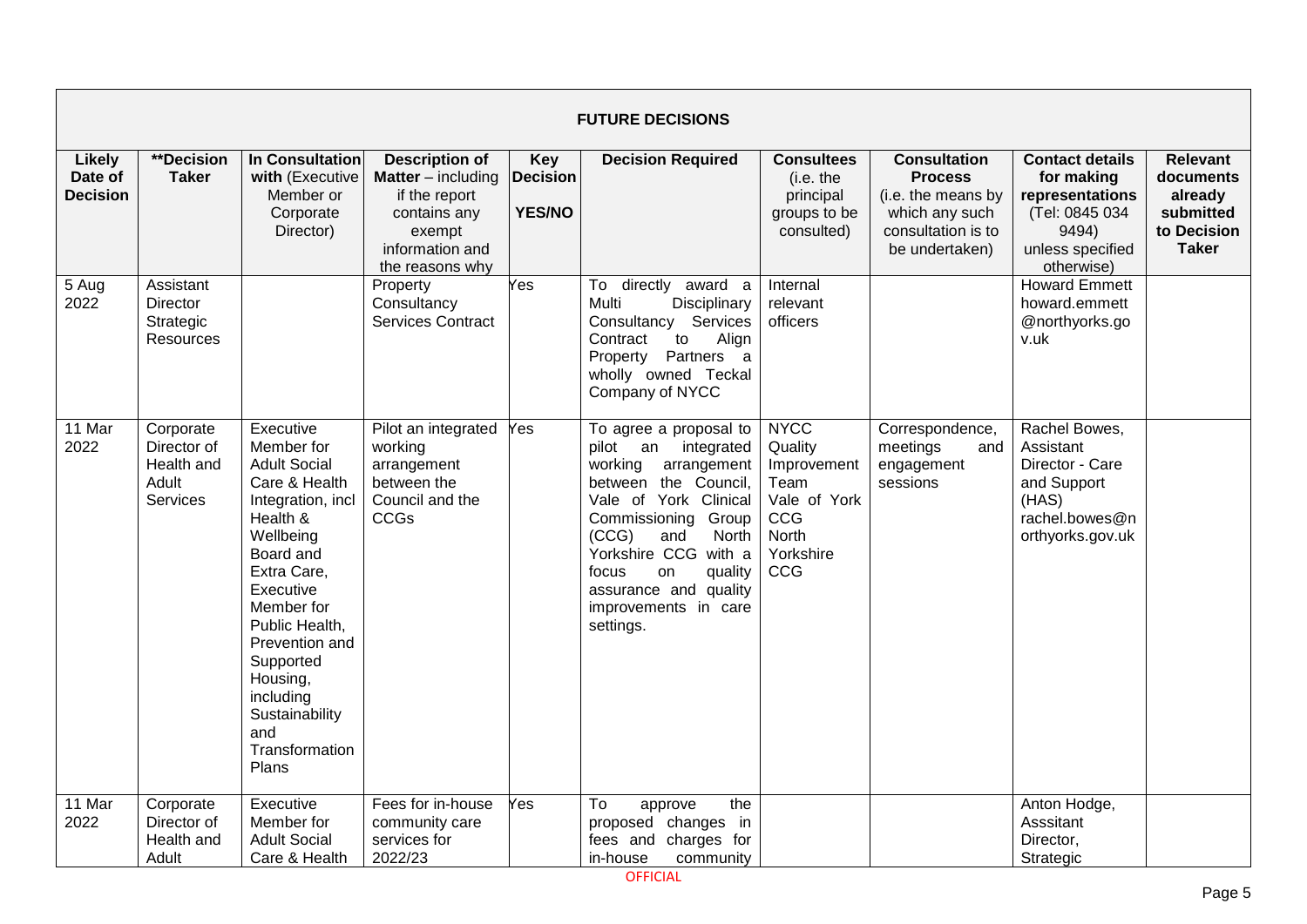|                                             | <b>FUTURE DECISIONS</b>                                     |                                                                                                                                                 |                                                                                                                                     |                                                |                                                                                                  |                                                                           |                                                                                                                       |                                                                                                                                                                                                                                                          |                                                                                     |  |  |  |  |
|---------------------------------------------|-------------------------------------------------------------|-------------------------------------------------------------------------------------------------------------------------------------------------|-------------------------------------------------------------------------------------------------------------------------------------|------------------------------------------------|--------------------------------------------------------------------------------------------------|---------------------------------------------------------------------------|-----------------------------------------------------------------------------------------------------------------------|----------------------------------------------------------------------------------------------------------------------------------------------------------------------------------------------------------------------------------------------------------|-------------------------------------------------------------------------------------|--|--|--|--|
| <b>Likely</b><br>Date of<br><b>Decision</b> | <b>**Decision</b><br><b>Taker</b>                           | In Consultation<br>with (Executive<br>Member or<br>Corporate<br>Director)                                                                       | <b>Description of</b><br><b>Matter</b> – including<br>if the report<br>contains any<br>exempt<br>information and<br>the reasons why | <b>Key</b><br><b>Decision</b><br><b>YES/NO</b> | <b>Decision Required</b>                                                                         | <b>Consultees</b><br>(i.e. the<br>principal<br>groups to be<br>consulted) | <b>Consultation</b><br><b>Process</b><br>(i.e. the means by<br>which any such<br>consultation is to<br>be undertaken) | <b>Contact details</b><br>for making<br>representations<br>(Tel: 0845 034<br>9494)<br>unless specified<br>otherwise)                                                                                                                                     | <b>Relevant</b><br>documents<br>already<br>submitted<br>to Decision<br><b>Taker</b> |  |  |  |  |
|                                             | Services                                                    | Integration, incl<br>Health &<br>Wellbeing<br>Board and<br><b>Extra Care</b>                                                                    |                                                                                                                                     |                                                | services,<br>plus<br>care<br>meals,<br>transport<br>and<br>laundry<br>services<br>for<br>2022/23 |                                                                           |                                                                                                                       | Resources, Dale<br>Owens,<br>Assistant<br>Director<br>Prevention &<br>Service<br>Development,<br>Commissioning<br>(HAS)<br>anton.hodge@n<br>orthyorks.gov.uk<br>dale.owens@no<br>rthyorks.gov.uk,                                                        |                                                                                     |  |  |  |  |
| 11 Mar<br>2022                              | Corporate<br>Director of<br>Health and<br>Adult<br>Services | Executive<br>Member for<br><b>Adult Social</b><br>Care & Health<br>Integration, incl<br>Health &<br>Wellbeing<br>Board and<br><b>Extra Care</b> | Fees payable for<br>external providers<br>of social care<br>provision                                                               | Yes                                            | To approve fees and<br>annual uplift level for<br>2022/23                                        | Independent<br>Care Group                                                 | <b>Direct</b><br>negotiations<br>via<br>meetings<br>and<br>correspondence                                             | Anton Hodge,<br>Asssitant<br>Director,<br>Strategic<br>Resources, Dale<br>Owens,<br>Assistant<br>Director<br>Prevention &<br>Service<br>Development,<br>Commissioning<br>(HAS)<br>anton.hodge@n<br>orthyorks.gov.uk<br>dale.owens@no<br>rthyorks.gov.uk, |                                                                                     |  |  |  |  |
| 11 Mar                                      | Corporate                                                   | Executive                                                                                                                                       | Targeted                                                                                                                            | Yes                                            | To consider the options                                                                          | Existing                                                                  | Correspondence                                                                                                        | Abigail Barron,                                                                                                                                                                                                                                          |                                                                                     |  |  |  |  |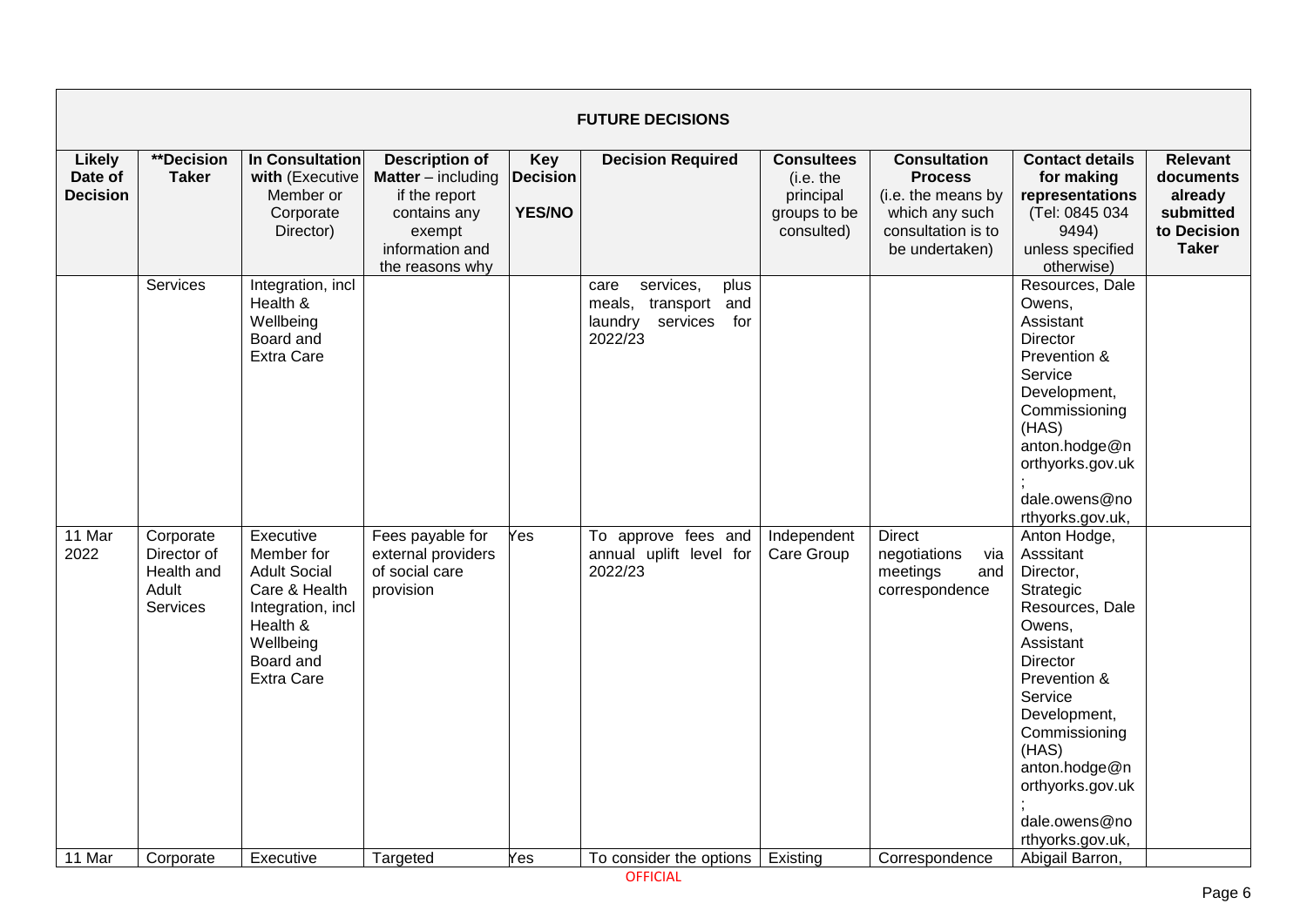|                                      | <b>FUTURE DECISIONS</b>                            |                                                                                                                                                                                                                                                                                       |                                                                                                                                       |                                         |                                                                                                                                                                                |                                                                                         |                                                                                                                       |                                                                                                                                                                                                 |                                                                                     |  |  |
|--------------------------------------|----------------------------------------------------|---------------------------------------------------------------------------------------------------------------------------------------------------------------------------------------------------------------------------------------------------------------------------------------|---------------------------------------------------------------------------------------------------------------------------------------|-----------------------------------------|--------------------------------------------------------------------------------------------------------------------------------------------------------------------------------|-----------------------------------------------------------------------------------------|-----------------------------------------------------------------------------------------------------------------------|-------------------------------------------------------------------------------------------------------------------------------------------------------------------------------------------------|-------------------------------------------------------------------------------------|--|--|
| Likely<br>Date of<br><b>Decision</b> | **Decision<br><b>Taker</b>                         | <b>In Consultation</b><br>with (Executive<br>Member or<br>Corporate<br>Director)                                                                                                                                                                                                      | <b>Description of</b><br><b>Matter</b> $-$ including<br>if the report<br>contains any<br>exempt<br>information and<br>the reasons why | Key<br><b>Decision</b><br><b>YES/NO</b> | <b>Decision Required</b>                                                                                                                                                       | <b>Consultees</b><br>(i.e. the<br>principal<br>groups to be<br>consulted)               | <b>Consultation</b><br><b>Process</b><br>(i.e. the means by<br>which any such<br>consultation is to<br>be undertaken) | <b>Contact details</b><br>for making<br>representations<br>(Tel: 0845 034<br>9494)<br>unless specified<br>otherwise)                                                                            | <b>Relevant</b><br>documents<br>already<br>submitted<br>to Decision<br><b>Taker</b> |  |  |
| 2022                                 | Director of<br>Health and<br>Adult<br>Services     | Member for<br><b>Adult Social</b><br>Care & Health<br>Integration, incl<br>Health &<br>Wellbeing<br>Board and<br>Extra Care,<br>Executive<br>Member for<br>Public Health,<br>Prevention and<br>Supported<br>Housing,<br>including<br>Sustainability<br>and<br>Transformation<br>Plans | Prevention in local<br>communities                                                                                                    |                                         | the<br>future<br>for<br>commissioning<br>οf<br>targeted<br>prevention<br>activity<br>in<br>local<br>communities<br>and<br>determine the agreed<br>approach                     | service<br>providers                                                                    | and meetings                                                                                                          | Head of<br>Countywisde<br>Commissioning,<br>Health and Adult<br>Services, Adam<br>Gray,<br>Commissioning<br>Manager, Health<br>and Adult<br><b>Services</b><br>adam.gray@nort<br>hyorks.gov.uk, |                                                                                     |  |  |
| 14 Mar<br>2022                       | Corporate<br>Director of<br>Strategic<br>Resources |                                                                                                                                                                                                                                                                                       | Purchase of<br>groceries and<br>ambient products                                                                                      | Yes                                     | To seek approval from<br>the Corporate Director,<br>Strategic Resources in<br>relation to the future<br>purchasing of groceries<br>and ambient products                        | Relevant<br>officers<br>internal.                                                       | Not applicable.                                                                                                       | Shaun Mancrief,<br><b>Head of Traded</b><br>Services,<br>Strategic<br>Resources<br>01609 536871                                                                                                 |                                                                                     |  |  |
| 15 Mar<br>2022                       | Chief<br>Executive<br>Officer                      |                                                                                                                                                                                                                                                                                       | Weaverthorpe CE<br><b>VC Primary</b><br>School                                                                                        | Yes                                     | (This<br>decision<br>is<br>subject to the approval<br>Executive<br>by<br>the<br>Member for Education<br><b>Skills</b><br>$\overline{7}$<br>and<br>on<br>2021<br>to<br>December | Parents,<br>Staff,<br>Governors,<br><b>Local Elected</b><br>Members,<br><b>District</b> | Public<br>consultation from<br>7 January to 18<br>February 2022.<br>Statutory<br>proposals will be                    | Andrew Dixon,<br>Strategic<br>Planning<br>Manager,<br>Education &<br><b>Skills</b>                                                                                                              |                                                                                     |  |  |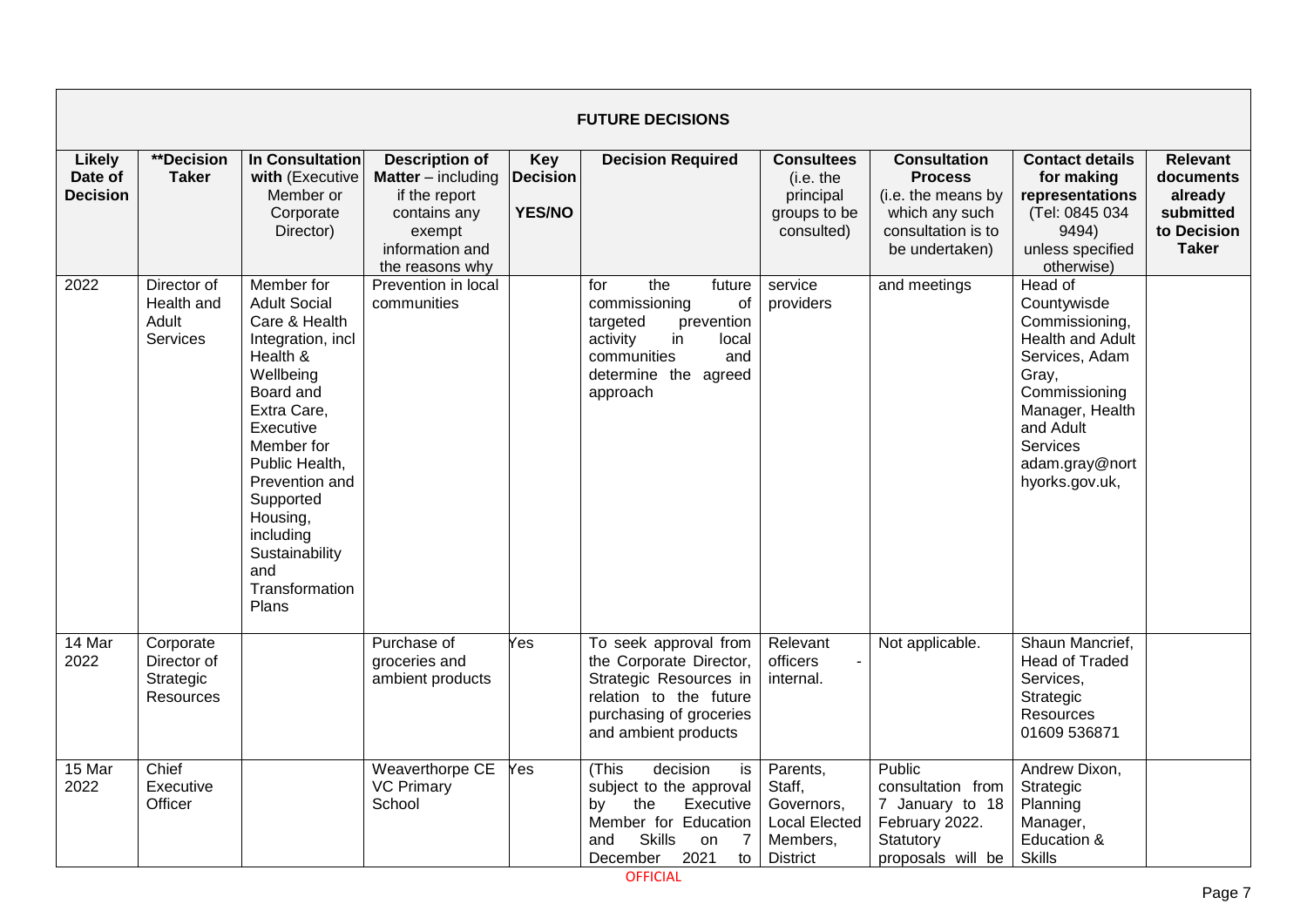|                                             | <b>FUTURE DECISIONS</b>       |                                                                           |                                                                                                                                     |                                                |                                                                                                                                                                                           |                                                                           |                                                                                                                                                                                                                                                                                                                                                                                                                                                                                                                        |                                                                                                                      |                                                                                     |  |  |  |
|---------------------------------------------|-------------------------------|---------------------------------------------------------------------------|-------------------------------------------------------------------------------------------------------------------------------------|------------------------------------------------|-------------------------------------------------------------------------------------------------------------------------------------------------------------------------------------------|---------------------------------------------------------------------------|------------------------------------------------------------------------------------------------------------------------------------------------------------------------------------------------------------------------------------------------------------------------------------------------------------------------------------------------------------------------------------------------------------------------------------------------------------------------------------------------------------------------|----------------------------------------------------------------------------------------------------------------------|-------------------------------------------------------------------------------------|--|--|--|
| <b>Likely</b><br>Date of<br><b>Decision</b> | **Decision<br><b>Taker</b>    | In Consultation<br>with (Executive<br>Member or<br>Corporate<br>Director) | <b>Description of</b><br><b>Matter</b> – including<br>if the report<br>contains any<br>exempt<br>information and<br>the reasons why | <b>Key</b><br><b>Decision</b><br><b>YES/NO</b> | <b>Decision Required</b>                                                                                                                                                                  | <b>Consultees</b><br>(i.e. the<br>principal<br>groups to be<br>consulted) | <b>Consultation</b><br><b>Process</b><br>(i.e. the means by<br>which any such<br>consultation is to<br>be undertaken)                                                                                                                                                                                                                                                                                                                                                                                                  | <b>Contact details</b><br>for making<br>representations<br>(Tel: 0845 034<br>9494)<br>unless specified<br>otherwise) | <b>Relevant</b><br>documents<br>already<br>submitted<br>to Decision<br><b>Taker</b> |  |  |  |
|                                             |                               |                                                                           |                                                                                                                                     |                                                | authorise consultation<br>on this proposal)<br>To publish statutory<br>proposals and notice<br>for the proposal to<br>Weaverthorpe<br>close<br>CE VC Primary School<br>on 31 August 2021. | Council,<br>Diocesan<br>Boards<br>and<br>other<br>local<br>stakeholders.  | published<br>on<br><b>NYCC</b><br>website.<br>Statutory<br>notice<br>will be published<br>local<br>in.<br>and<br>newspaper<br>placed<br>on<br>the<br>school<br>gate.<br>Statutory<br>proposals<br>representation<br>period from<br>$\overline{1}$<br>April to 29 April<br>2022.<br>In writing to the<br>Corporate<br>Director- Children<br>Young<br>and<br>People's Service,<br>Hall,<br>County<br>Northallerton,<br>DL7 8AE, or by<br>email<br>to<br>schoolorganisatio<br>n@northyorks.go<br>v.uk by 29 April<br>2022 | andrew.dixon@<br>northyorks.gov.u<br>k                                                                               |                                                                                     |  |  |  |
| 15 Mar<br>2022                              | Chief<br>Executive<br>Officer |                                                                           | North Yorkshire<br>Enhanced<br>Partnership                                                                                          | Yes                                            | consider<br>To<br>and<br>approve the content of<br>the<br>Enhanced<br>Partnership Plan and                                                                                                | Local<br>bus<br>service<br>operators                                      | Statutory<br>consultation with<br>operators<br>and<br>public                                                                                                                                                                                                                                                                                                                                                                                                                                                           | Cathy Knight<br>cathy.knight@no<br>rthyorks.gov.uk                                                                   | North<br>Yorkhsire<br>Enhanced<br>Partnership<br><b>National Bus</b>                |  |  |  |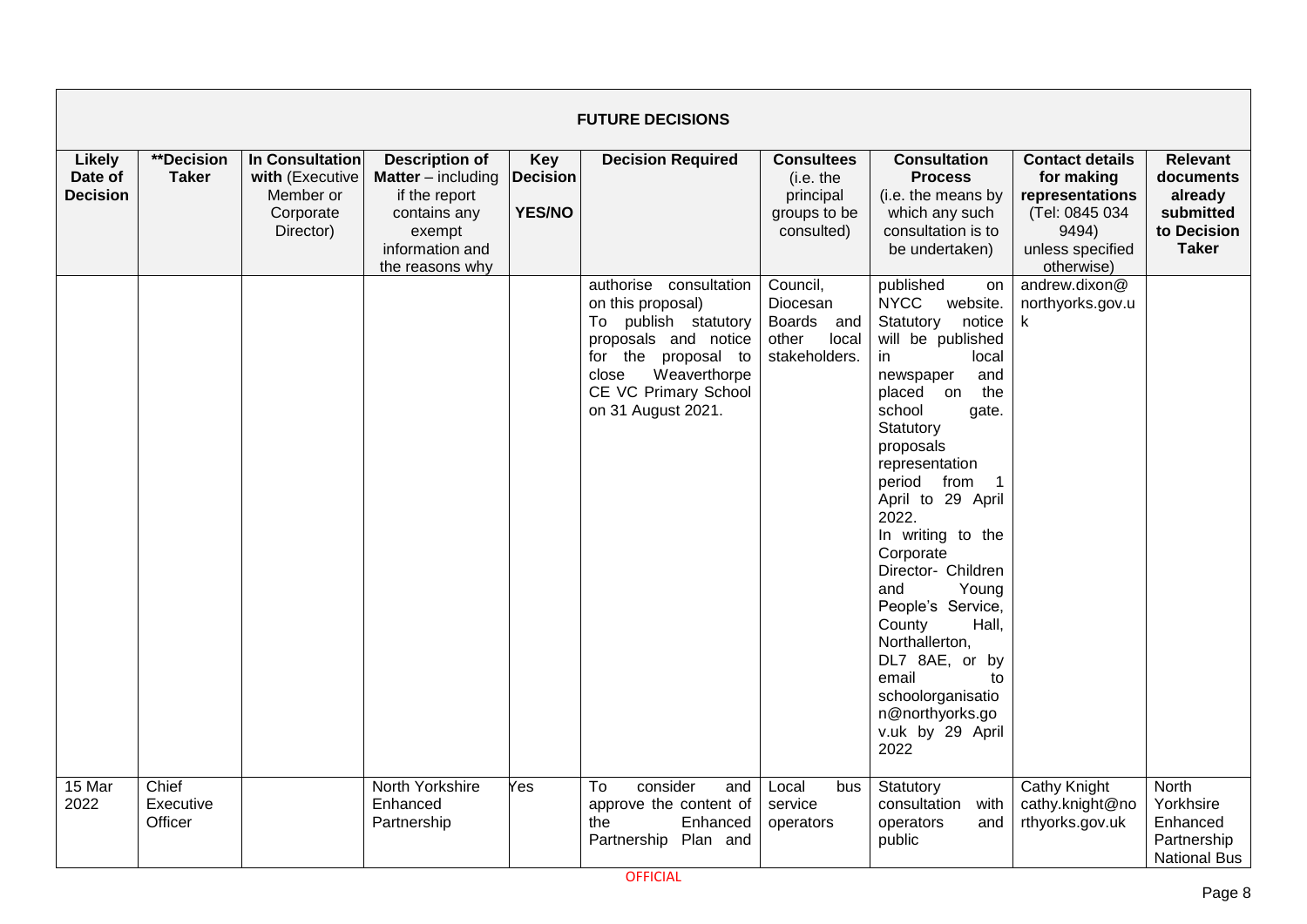|                                             | <b>FUTURE DECISIONS</b>           |                                                                                  |                                                                                                                                     |                                                |                                                                                                                                                                                                                                                                                                                    |                                                                           |                                                                                                                       |                                                                                                                              |                                                                                     |  |  |  |
|---------------------------------------------|-----------------------------------|----------------------------------------------------------------------------------|-------------------------------------------------------------------------------------------------------------------------------------|------------------------------------------------|--------------------------------------------------------------------------------------------------------------------------------------------------------------------------------------------------------------------------------------------------------------------------------------------------------------------|---------------------------------------------------------------------------|-----------------------------------------------------------------------------------------------------------------------|------------------------------------------------------------------------------------------------------------------------------|-------------------------------------------------------------------------------------|--|--|--|
| <b>Likely</b><br>Date of<br><b>Decision</b> | <b>**Decision</b><br><b>Taker</b> | <b>In Consultation</b><br>with (Executive<br>Member or<br>Corporate<br>Director) | <b>Description of</b><br><b>Matter</b> – including<br>if the report<br>contains any<br>exempt<br>information and<br>the reasons why | <b>Key</b><br><b>Decision</b><br><b>YES/NO</b> | <b>Decision Required</b>                                                                                                                                                                                                                                                                                           | <b>Consultees</b><br>(i.e. the<br>principal<br>groups to be<br>consulted) | <b>Consultation</b><br><b>Process</b><br>(i.e. the means by<br>which any such<br>consultation is to<br>be undertaken) | <b>Contact details</b><br>for making<br>representations<br>(Tel: 0845 034<br>9494)<br>unless specified<br>otherwise)         | <b>Relevant</b><br>documents<br>already<br>submitted<br>to Decision<br><b>Taker</b> |  |  |  |
|                                             |                                   |                                                                                  |                                                                                                                                     |                                                | Scheme.                                                                                                                                                                                                                                                                                                            |                                                                           |                                                                                                                       |                                                                                                                              | Strategy.doc<br>$\mathsf{X}$                                                        |  |  |  |
| 15 Mar<br>2022                              | Chief<br>Executive<br>Officer     |                                                                                  | Consideration of<br><b>Revised Planning</b><br>Enforcement and<br><b>Monitoring Policy</b>                                          | Yes                                            | Seek recommendation<br>the<br>to<br>proposed<br>Planning Enforcement<br>and Monitoring Policy<br>Council<br>full<br>for<br>to<br>approval                                                                                                                                                                          | Planning                                                                  |                                                                                                                       | Vicky Perkin,<br>Head of<br>Planning<br><b>Services</b><br>vicky.perkin@no<br>rthyorks.gov.uk                                |                                                                                     |  |  |  |
| 15 Mar<br>2022                              | Chief<br>Executive<br>Officer     |                                                                                  | Children and<br>Young People's<br>Service, Planning<br>of School Places -<br><b>Basic Need</b><br>Capital<br>Programme<br>2022/25   | Yes                                            | To approve the Basic<br>Need<br>Capital<br>2022/25<br>Programme<br>for the<br>purpose of<br>planning future school<br>places                                                                                                                                                                                       | <b>Not</b><br>applicable                                                  | Not applicable                                                                                                        | Andrew Dixon,<br>Strategic<br>Planning<br>Manager,<br>Education &<br><b>Skills</b><br>andrew.dixon@<br>northyorks.gov.u<br>k |                                                                                     |  |  |  |
| 15 Mar<br>2022                              | Chief<br>Executive<br>Officer     |                                                                                  | Delegation of<br>enforcement<br>functions to<br>another Local<br>Authority.                                                         | Yes                                            | To delegate the power<br>of investigation and<br>enforcement regarding<br>specific<br>offences<br>alleged to have been<br>committed in the area<br>of North Yorkshire to<br>another Local Authority<br>where linked offences<br>are alleged to have<br>occurred<br>and<br>to<br>provide<br>limitation<br><b>on</b> | N/A.                                                                      | $N/A$ .                                                                                                               | Barry Khan,<br><b>Assistant Chief</b><br>Executive (Legal<br>& Democratic<br>Services)<br>barry.khan@nort<br>hyorks.gov.uk   |                                                                                     |  |  |  |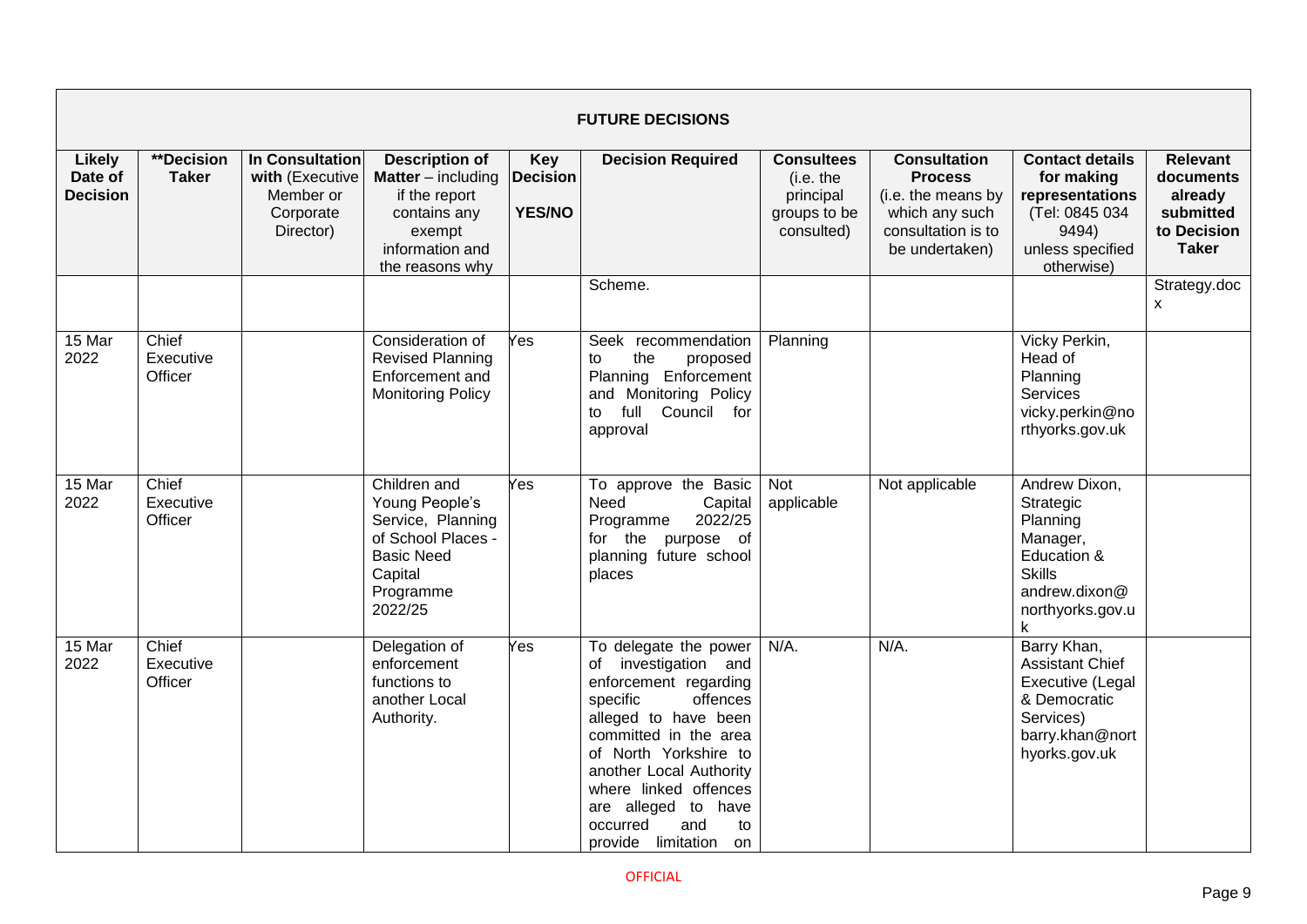|                                             | <b>FUTURE DECISIONS</b>                                                                                                                                                                                         |                                                                           |                                                                                                                                     |                                                |                                                                                                                                                                                                                                                                                                                                                                                              |                                                                                              |                                                                                                                                                                                                                                                                                                                                                                                                                                                                                                                                                                                                 |                                                                                                                      |                                                                                     |  |  |  |
|---------------------------------------------|-----------------------------------------------------------------------------------------------------------------------------------------------------------------------------------------------------------------|---------------------------------------------------------------------------|-------------------------------------------------------------------------------------------------------------------------------------|------------------------------------------------|----------------------------------------------------------------------------------------------------------------------------------------------------------------------------------------------------------------------------------------------------------------------------------------------------------------------------------------------------------------------------------------------|----------------------------------------------------------------------------------------------|-------------------------------------------------------------------------------------------------------------------------------------------------------------------------------------------------------------------------------------------------------------------------------------------------------------------------------------------------------------------------------------------------------------------------------------------------------------------------------------------------------------------------------------------------------------------------------------------------|----------------------------------------------------------------------------------------------------------------------|-------------------------------------------------------------------------------------|--|--|--|
| <b>Likely</b><br>Date of<br><b>Decision</b> | <b>**Decision</b><br><b>Taker</b>                                                                                                                                                                               | In Consultation<br>with (Executive<br>Member or<br>Corporate<br>Director) | <b>Description of</b><br><b>Matter</b> – including<br>if the report<br>contains any<br>exempt<br>information and<br>the reasons why | <b>Key</b><br><b>Decision</b><br><b>YES/NO</b> | <b>Decision Required</b>                                                                                                                                                                                                                                                                                                                                                                     | <b>Consultees</b><br>(i.e. the<br>principal<br>groups to be<br>consulted)                    | <b>Consultation</b><br><b>Process</b><br>(i.e. the means by<br>which any such<br>consultation is to<br>be undertaken)                                                                                                                                                                                                                                                                                                                                                                                                                                                                           | <b>Contact details</b><br>for making<br>representations<br>(Tel: 0845 034<br>9494)<br>unless specified<br>otherwise) | <b>Relevant</b><br>documents<br>already<br>submitted<br>to Decision<br><b>Taker</b> |  |  |  |
|                                             |                                                                                                                                                                                                                 |                                                                           |                                                                                                                                     |                                                | such delegation.                                                                                                                                                                                                                                                                                                                                                                             |                                                                                              |                                                                                                                                                                                                                                                                                                                                                                                                                                                                                                                                                                                                 |                                                                                                                      |                                                                                     |  |  |  |
| 15 Mar<br>2022                              | Executive<br>Member for<br>Education<br>and Skills,<br>including<br>early years,<br>schools,<br>apprentices<br>hips, FE<br>colleges &<br>UTC`s, and<br>engagement<br>with the<br>skills<br>agenda of<br>the LEP |                                                                           | Lowering the age<br>range of<br>Goathland<br>Community<br>Primary School to<br>$3 - 11$                                             | Yes                                            | lf<br>there<br>are<br>no<br>to<br>objections<br>the<br>statutory notices,<br>the<br>Executive Member for<br>Education and Skills at<br>his meeting with the<br>Corporate Director -<br><b>CYPS</b><br>Following<br>the<br>publication of statutory<br>notices.<br>to<br>seek<br>approval to lower the<br>school age range of<br>Goathland Community<br>Primary School from 25<br>April 2022. | School<br>community,<br>wider<br>community,<br>other<br>schools,<br>Early Years<br>providers | November<br>$\ln$<br>2021<br>the<br>Governing Body<br>of Goathland CP<br>School consulted<br>the<br>local<br>community<br>on<br>proposal.<br>their<br>The response to<br>consultation<br>the<br>will be considered<br>by the Executive<br>11 January<br>on<br>2022. If approved<br>statutory notices<br>would<br>be<br>published<br>between<br>21st<br>January and 18th<br>2022.<br>February<br>Objections should<br>be<br>made<br>ign<br>writing<br>to<br>Corporate<br><b>Director</b><br>Children<br>and<br>People's<br>Young<br>Service,<br>County<br>Hall, Northallerton<br>DL7 8AE by 18th | Matt George,<br>Strategic<br>Planning Officer,<br><b>CYPS</b><br>matt.george@no<br>rthyorks.gov.uk                   |                                                                                     |  |  |  |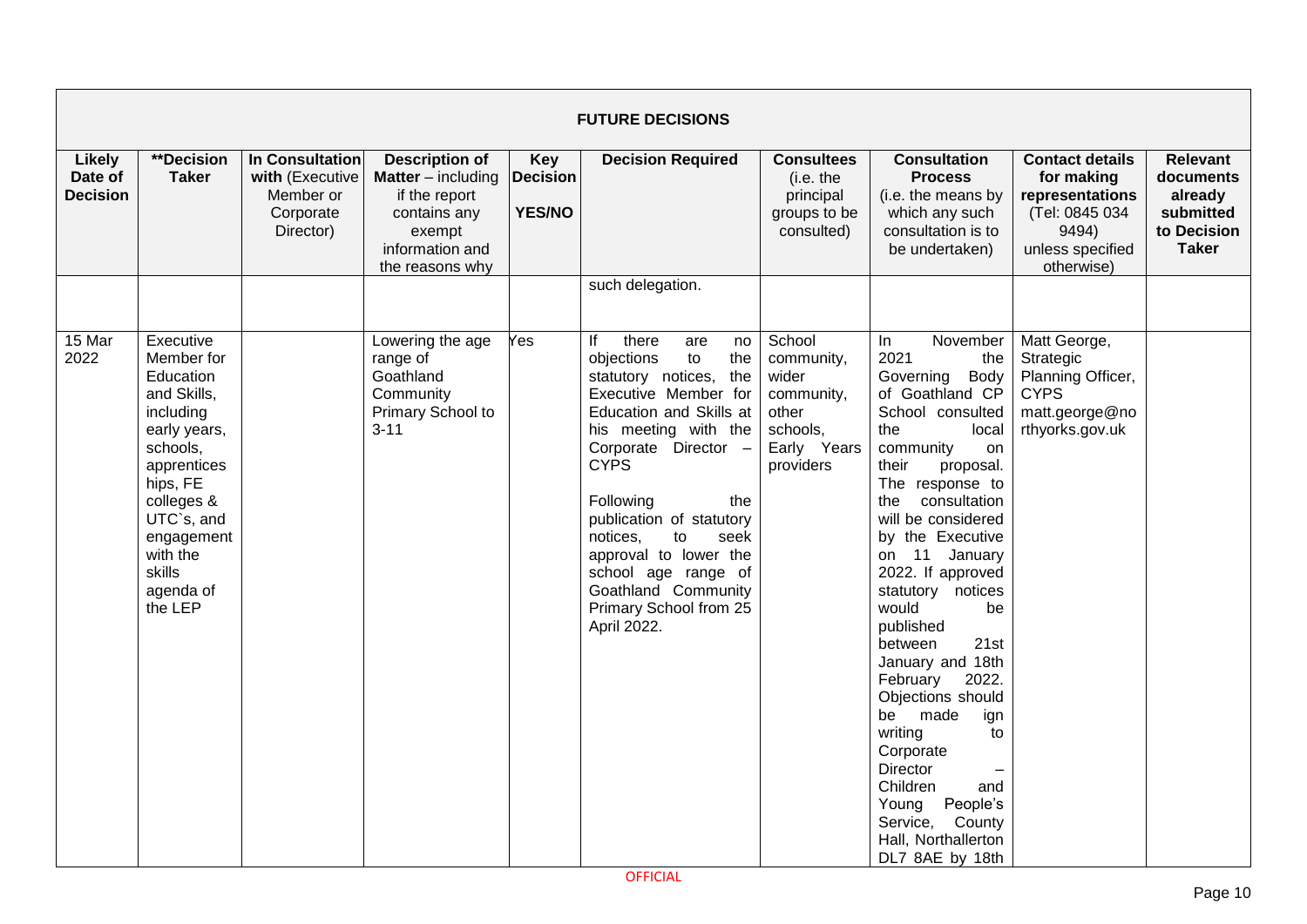|                                             |                                                                           |                                                                                                                                                                                                        |                                                                                                                                                                        |                                         | <b>FUTURE DECISIONS</b>                                                                                                                                                        |                                                                                  |                                                                                                                       |                                                                                                                                                   |                                                                                                                                                                         |
|---------------------------------------------|---------------------------------------------------------------------------|--------------------------------------------------------------------------------------------------------------------------------------------------------------------------------------------------------|------------------------------------------------------------------------------------------------------------------------------------------------------------------------|-----------------------------------------|--------------------------------------------------------------------------------------------------------------------------------------------------------------------------------|----------------------------------------------------------------------------------|-----------------------------------------------------------------------------------------------------------------------|---------------------------------------------------------------------------------------------------------------------------------------------------|-------------------------------------------------------------------------------------------------------------------------------------------------------------------------|
| <b>Likely</b><br>Date of<br><b>Decision</b> | **Decision<br><b>Taker</b>                                                | <b>In Consultation</b><br>with (Executive<br>Member or<br>Corporate<br>Director)                                                                                                                       | <b>Description of</b><br><b>Matter</b> – including<br>if the report<br>contains any<br>exempt<br>information and<br>the reasons why                                    | Key<br><b>Decision</b><br><b>YES/NO</b> | <b>Decision Required</b>                                                                                                                                                       | <b>Consultees</b><br>(i.e. the<br>principal<br>groups to be<br>consulted)        | <b>Consultation</b><br><b>Process</b><br>(i.e. the means by<br>which any such<br>consultation is to<br>be undertaken) | <b>Contact details</b><br>for making<br>representations<br>(Tel: 0845 034<br>9494)<br>unless specified<br>otherwise)                              | <b>Relevant</b><br>documents<br>already<br>submitted<br>to Decision<br><b>Taker</b>                                                                                     |
|                                             |                                                                           |                                                                                                                                                                                                        |                                                                                                                                                                        |                                         |                                                                                                                                                                                |                                                                                  | February 2022                                                                                                         |                                                                                                                                                   |                                                                                                                                                                         |
| 15 Mar<br>2022                              | Corporate<br>Director of<br>Children<br>and Young<br>People's<br>Services | Executive<br>Member for<br>Children's<br><b>Services</b>                                                                                                                                               | <b>High Needs</b><br>Budget, including<br>Special School &<br><b>PRS Budgets</b>                                                                                       | Yes                                     | $\overline{\text{To}}$<br>the<br>approve<br>proposed High Needs<br><b>Block</b><br>budget<br>allocations<br>including<br>Special Schools and<br><b>Pupil Referral Services</b> | Special<br>Schools and<br><b>PRS</b>                                             | Consultation<br>undertaken during<br>Autumn<br>term<br>2021                                                           | <b>Howard Emmett</b><br>howard.emmett<br>@northyorks.go<br>v.uk                                                                                   |                                                                                                                                                                         |
| 17 Mar<br>2022                              | Assistant<br>Director -<br>Technology<br>and Change                       |                                                                                                                                                                                                        | Extending the<br>contract for the<br>Wider Area<br>Network for North<br><b>Yorkshire Schools</b>                                                                       | Yes                                     | To seek approval to<br>utilize the final 3 year<br>option to extend the<br>contract Wider<br>Area<br>for<br>North<br><b>Network</b><br><b>Yorkshire Schools</b>                | Relevant<br>officers<br>internal                                                 | $N/A$ .                                                                                                               | Victoria Moss,<br>Assistant<br>Contracts<br>Officer,<br>Procurement<br>and Contract<br>Management<br>contractmanage<br>ment@northyork<br>s.gov.uk | Extending<br>the contract<br>for the<br><b>Wider Area</b><br>Network for<br>North<br>Yorkshire<br>Schools                                                               |
| 31 May<br>2022                              | Corporate<br>Director of<br>Children<br>and Young<br>People's<br>Services | Executive<br>Member for<br>Education and<br>Skills,<br>including early<br>years, schools,<br>apprenticeship<br>s, FE colleges<br>& UTC`s, and<br>engagement<br>with the skills<br>agenda of the<br>LEP | The expansion of<br><b>Barlby School</b><br>requires a<br>variation to the<br><b>PFI</b> Contract<br>dated 30 March<br>2001 between<br>NYCC and the<br>school provider | Yes                                     | Approve the terms of<br>the variation to the PFI<br>for<br>contract<br>Barlby<br>School                                                                                        | Assistant<br>Chief<br>Executive<br>Legal<br>and<br>Democratic<br><b>Services</b> | Meetings<br>and<br>discussions                                                                                        | Andrew Dixon,<br>Strategic<br>Planning<br>Manager,<br>Education &<br><b>Skills</b><br>andrew.dixon@<br>northyorks.gov.u<br>k                      | The<br>expansion of<br>Barlby<br>School<br>requires a<br>variation to<br>the PFI<br>Contract<br>dated 30<br>March 2001<br>between<br>NYCC and<br>the school<br>provider |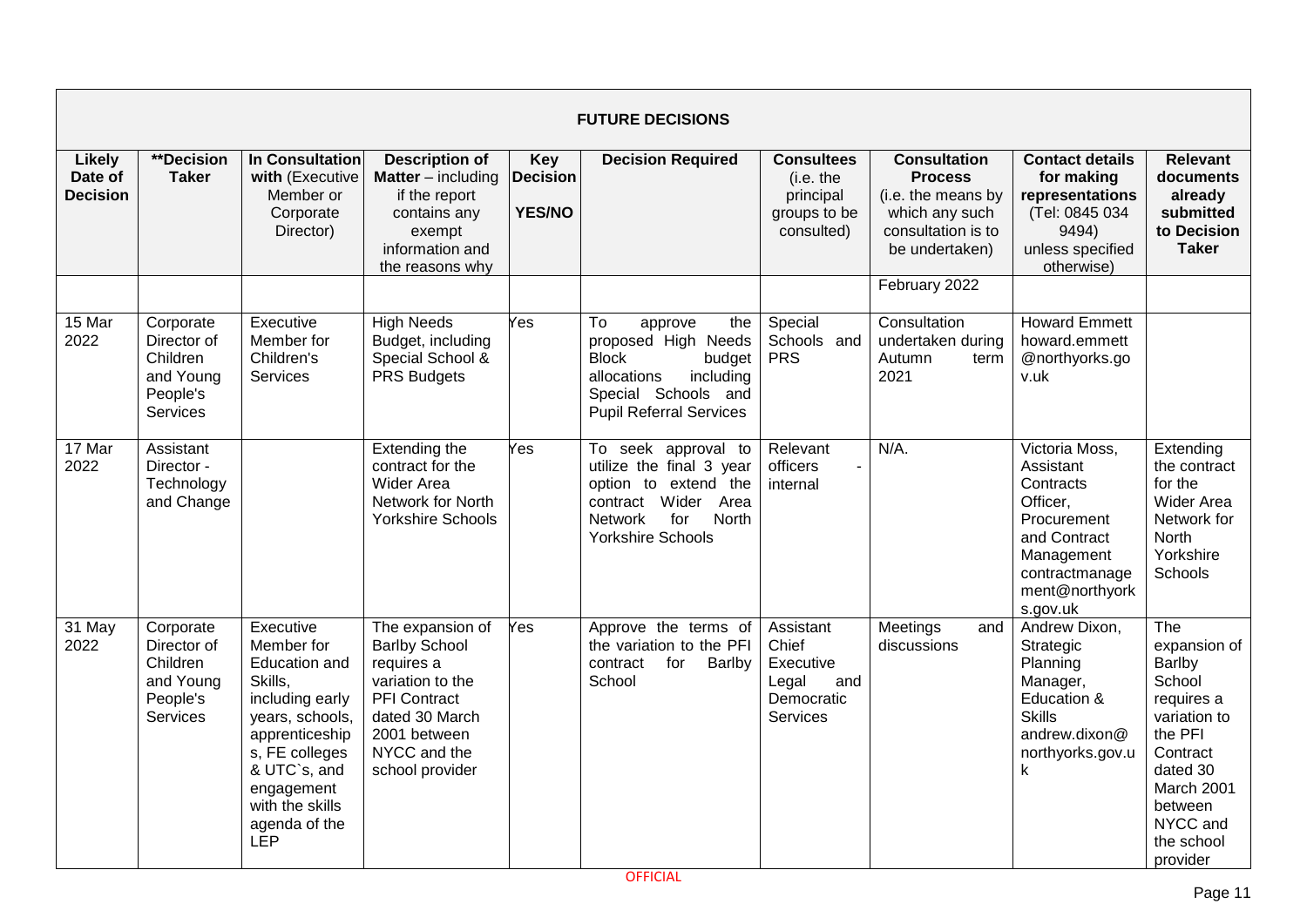|                                      |                                                                                                                                                                                                           |                                                                                     |                                                                                                                                       |                                                | <b>FUTURE DECISIONS</b>                                                                               |                                                                                                                     |                                                                                                                       |                                                                                                                                                               |                                                                                     |
|--------------------------------------|-----------------------------------------------------------------------------------------------------------------------------------------------------------------------------------------------------------|-------------------------------------------------------------------------------------|---------------------------------------------------------------------------------------------------------------------------------------|------------------------------------------------|-------------------------------------------------------------------------------------------------------|---------------------------------------------------------------------------------------------------------------------|-----------------------------------------------------------------------------------------------------------------------|---------------------------------------------------------------------------------------------------------------------------------------------------------------|-------------------------------------------------------------------------------------|
| Likely<br>Date of<br><b>Decision</b> | **Decision<br><b>Taker</b>                                                                                                                                                                                | In Consultation<br>with (Executive<br>Member or<br>Corporate<br>Director)           | <b>Description of</b><br><b>Matter</b> $-$ including<br>if the report<br>contains any<br>exempt<br>information and<br>the reasons why | <b>Key</b><br><b>Decision</b><br><b>YES/NO</b> | <b>Decision Required</b>                                                                              | <b>Consultees</b><br>(i.e. the<br>principal<br>groups to be<br>consulted)                                           | <b>Consultation</b><br><b>Process</b><br>(i.e. the means by<br>which any such<br>consultation is to<br>be undertaken) | <b>Contact details</b><br>for making<br>representations<br>(Tel: 0845 034<br>9494)<br>unless specified<br>otherwise)                                          | <b>Relevant</b><br>documents<br>already<br>submitted<br>to Decision<br><b>Taker</b> |
| 18 Mar<br>2022<br>18 Mar<br>2022     | <b>Business</b><br>and<br>Environment<br>al Services -<br>Executive<br>Members &<br>Corporate<br>Director<br>Meetings<br>Executive<br>Member for<br>Access                                                | Corporate<br>Director of<br><b>Business and</b><br>Environmental<br><b>Services</b> | <b>Bikeability</b><br><b>Scheme Grant</b><br>Offer 2022/23                                                                            | Yes                                            | To seek approval for<br>acceptance of the grant<br>funding offer.                                     |                                                                                                                     |                                                                                                                       | <b>Fiona Ancell</b><br>fiona.ancell@no<br>rthyorks.gov.uk<br>fiona.ancell@no<br>rthyorks.gov.uk                                                               |                                                                                     |
| 25 Mar<br>2022<br>25 Mar<br>2022     | <b>Business</b><br>and<br>Environment<br>al Services -<br>Executive<br>Members &<br>Corporate<br>Director<br>Meetings<br>Corporate<br>Director of<br><b>Business</b><br>and<br>Environment<br>al Services | Executive<br>Member for<br>Access                                                   | <b>Highway Design</b><br>Guidance -<br><b>Commuted Sums</b><br>and Highway<br>Drainage<br>Supplementary<br>Design Guide               | Yes                                            | To seek agreement to<br>the publication of the<br>design guidance                                     | Local<br>planning<br>authorities,<br>National<br>Highways,<br>representativ<br>of<br>es<br>developer<br>communities | Previously<br>circulated<br>for<br>comment.                                                                           | Emily Mellalieu,<br>Development<br>Management<br><b>Team Leader</b><br>emily.mellalieu<br>@northyorks.go<br>v.uk<br>emily.mellalieu<br>@northyorks.go<br>v.uk |                                                                                     |
| 29 Mar<br>2022                       | Corporate<br>Director of<br>Children<br>and Young                                                                                                                                                         | Executive<br>Member for<br>Education and<br>Skills,                                 | Allocation of the<br>Afghan Refugee<br>(Educational)<br>Grant                                                                         | $\overline{\mathsf{Yes}}$                      | To seek approval of the<br>proposed allocation of<br>the Afghan<br>Refugee<br>(Educational)<br>Grant, |                                                                                                                     |                                                                                                                       | <b>Howard Emmett</b><br>howard.emmett<br>@northyorks.go<br>v.uk                                                                                               |                                                                                     |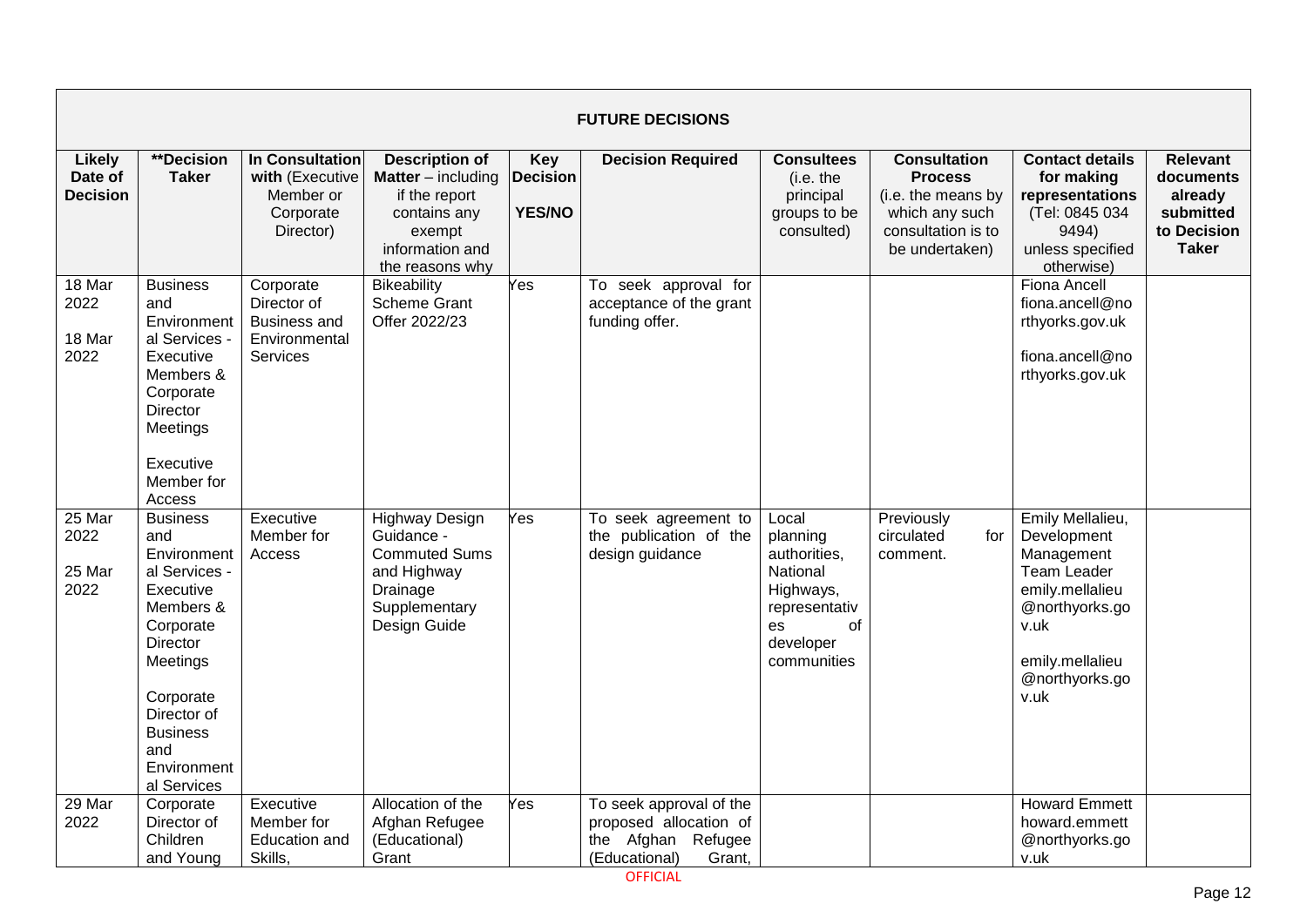|                                             | <b>FUTURE DECISIONS</b>                                                                                                                                              |                                                                                                                                                                                   |                                                                                                                                       |                                                |                                                                                                                                                                                                                                                                                                                                                                                                  |                                                                                                                                                                                                                |                                                                                                                       |                                                                                                                      |                                                                                     |  |  |  |
|---------------------------------------------|----------------------------------------------------------------------------------------------------------------------------------------------------------------------|-----------------------------------------------------------------------------------------------------------------------------------------------------------------------------------|---------------------------------------------------------------------------------------------------------------------------------------|------------------------------------------------|--------------------------------------------------------------------------------------------------------------------------------------------------------------------------------------------------------------------------------------------------------------------------------------------------------------------------------------------------------------------------------------------------|----------------------------------------------------------------------------------------------------------------------------------------------------------------------------------------------------------------|-----------------------------------------------------------------------------------------------------------------------|----------------------------------------------------------------------------------------------------------------------|-------------------------------------------------------------------------------------|--|--|--|
| <b>Likely</b><br>Date of<br><b>Decision</b> | **Decision<br><b>Taker</b>                                                                                                                                           | In Consultation<br>with (Executive<br>Member or<br>Corporate<br>Director)                                                                                                         | <b>Description of</b><br><b>Matter</b> $-$ including<br>if the report<br>contains any<br>exempt<br>information and<br>the reasons why | <b>Key</b><br><b>Decision</b><br><b>YES/NO</b> | <b>Decision Required</b>                                                                                                                                                                                                                                                                                                                                                                         | <b>Consultees</b><br>(i.e. the<br>principal<br>groups to be<br>consulted)                                                                                                                                      | <b>Consultation</b><br><b>Process</b><br>(i.e. the means by<br>which any such<br>consultation is to<br>be undertaken) | <b>Contact details</b><br>for making<br>representations<br>(Tel: 0845 034<br>9494)<br>unless specified<br>otherwise) | <b>Relevant</b><br>documents<br>already<br>submitted<br>to Decision<br><b>Taker</b> |  |  |  |
|                                             | People's<br>Services                                                                                                                                                 | including early<br>years, schools,<br>apprenticeship<br>s, FE colleges<br>& UTC`s, and<br>engagement<br>with the skills<br>agenda of the<br><b>LEP</b>                            |                                                                                                                                       |                                                | (Dec 21)<br>Mar <sub>22</sub><br>to<br>allocation)<br>between<br>authority<br>local<br>and<br>educational<br>relevant<br>establishments.                                                                                                                                                                                                                                                         |                                                                                                                                                                                                                |                                                                                                                       |                                                                                                                      |                                                                                     |  |  |  |
| 8 Apr<br>2022                               | Executive<br>Member for<br><b>Public</b><br>Health,<br>Prevention<br>and<br>Supported<br>Housing,<br>including<br>Sustainabilit<br>y and<br>Transformati<br>on Plans | Corporate<br>Director of<br>Health and<br>Adult Services,<br>Corporate<br>Director of<br>Strategic<br>Resources,<br>Director of<br><b>Public Health</b><br>for North<br>Yorkshire | Application for<br>Section 31<br><b>Substance Misuse</b><br>Grants                                                                    | Yes                                            | To<br>approve<br>the<br>submission of Section<br>31<br>grants associated<br>with<br>supporting<br>improvements in the<br>quality and capacity of<br>and<br>alcohol<br>drug<br>treatment<br>between<br>2022/23 and 2024/25<br>as part of a consortium<br>arrangement<br>and to<br>funding<br>accept<br>any<br>offered as a result of<br>the<br>application and<br>approve<br>associated<br>spend. | Partner<br>organisations<br>including<br>Police,<br>Probation<br>Office of the<br>Fire<br>Police,<br>Crime<br>and<br>Commission<br>North<br>er,<br>Yorkshire<br>Horizons,<br>North<br>Yorkshire<br><b>RISE</b> | Partnership<br>planning<br>meetings                                                                                   | Angela Hall,<br>Health<br>Improvement<br>Manager<br>angela.hall@nor<br>thyorks.gov.uk                                |                                                                                     |  |  |  |
| 19 Apr<br>2022                              | Executive                                                                                                                                                            |                                                                                                                                                                                   | Children and<br>Young People's<br>Service, Capital<br>investment in<br>schools                                                        | Yes                                            | To brief Executive on<br>the approach for good<br>estate management of<br><b>NYCC</b><br>maintained<br>schools, and to seek<br>the<br>for<br>approval                                                                                                                                                                                                                                            | Schools<br>Forum<br>followed<br>by<br>wider<br>distribution to<br><b>NYCC</b>                                                                                                                                  | Schools<br>Item at<br>Forum<br>meeting<br>on 20<br>January<br>2022.<br>Schools<br>consulted<br>24<br>between          | Andrew Dixon,<br>Strategic<br>Planning<br>Manager,<br>Education &<br><b>Skills</b>                                   |                                                                                     |  |  |  |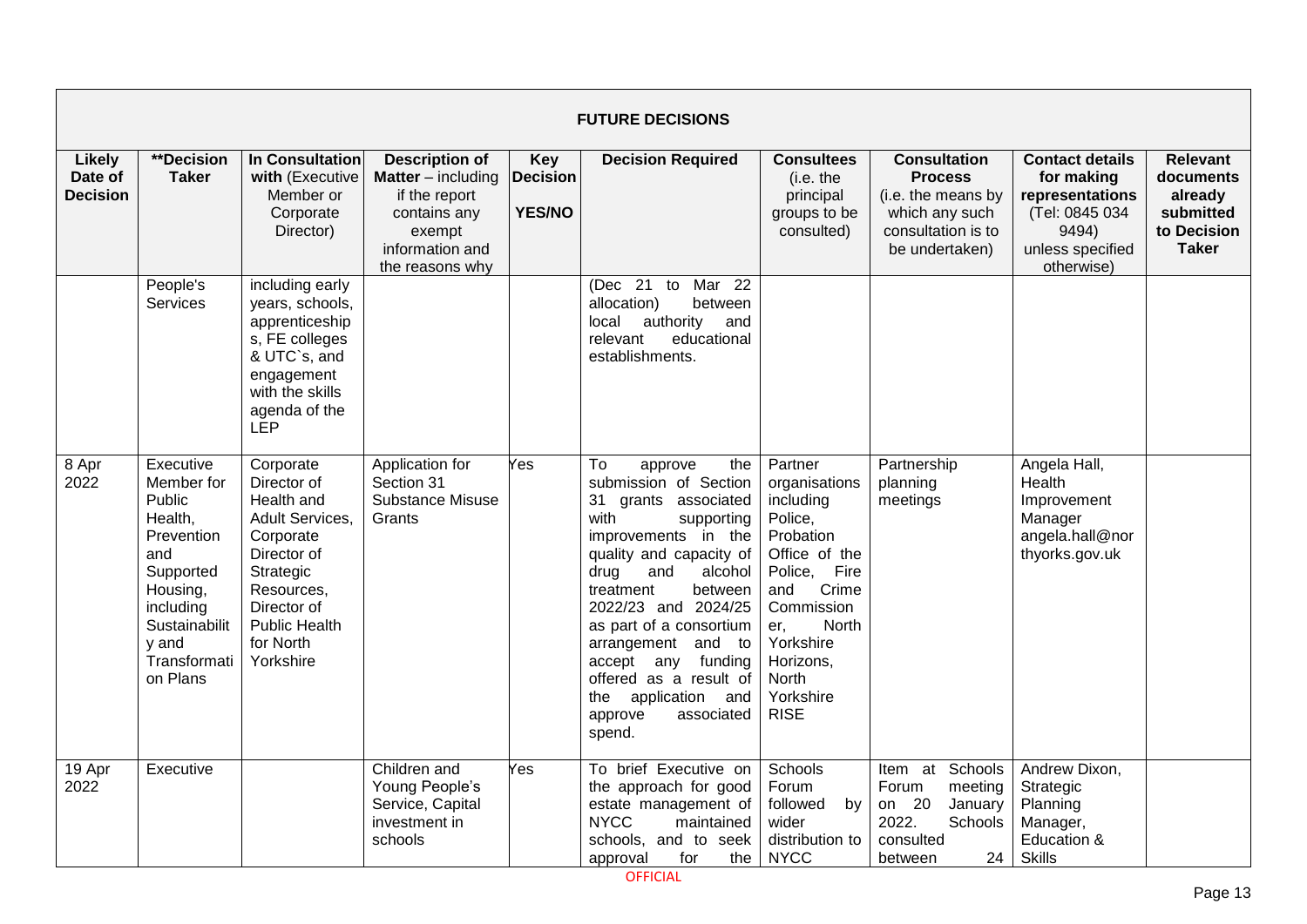|                                             | <b>FUTURE DECISIONS</b>    |                                                                           |                                                                                                                                       |                                                |                                                                                                                                                                                                                                                                                                                                                                                                                                                                                                                                                                                                          |                                                                                                                                                                            |                                                                                                                                                                                                                                                                                                                                                                                                                                                                              |                                                                                                                      |                                                                                     |  |  |  |  |
|---------------------------------------------|----------------------------|---------------------------------------------------------------------------|---------------------------------------------------------------------------------------------------------------------------------------|------------------------------------------------|----------------------------------------------------------------------------------------------------------------------------------------------------------------------------------------------------------------------------------------------------------------------------------------------------------------------------------------------------------------------------------------------------------------------------------------------------------------------------------------------------------------------------------------------------------------------------------------------------------|----------------------------------------------------------------------------------------------------------------------------------------------------------------------------|------------------------------------------------------------------------------------------------------------------------------------------------------------------------------------------------------------------------------------------------------------------------------------------------------------------------------------------------------------------------------------------------------------------------------------------------------------------------------|----------------------------------------------------------------------------------------------------------------------|-------------------------------------------------------------------------------------|--|--|--|--|
| <b>Likely</b><br>Date of<br><b>Decision</b> | **Decision<br><b>Taker</b> | In Consultation<br>with (Executive<br>Member or<br>Corporate<br>Director) | <b>Description of</b><br><b>Matter</b> $-$ including<br>if the report<br>contains any<br>exempt<br>information and<br>the reasons why | <b>Key</b><br><b>Decision</b><br><b>YES/NO</b> | <b>Decision Required</b>                                                                                                                                                                                                                                                                                                                                                                                                                                                                                                                                                                                 | <b>Consultees</b><br>(i.e. the<br>principal<br>groups to be<br>consulted)                                                                                                  | <b>Consultation</b><br><b>Process</b><br>(i.e. the means by<br>which any such<br>consultation is to<br>be undertaken)                                                                                                                                                                                                                                                                                                                                                        | <b>Contact details</b><br>for making<br>representations<br>(Tel: 0845 034<br>9494)<br>unless specified<br>otherwise) | <b>Relevant</b><br>documents<br>already<br>submitted<br>to Decision<br><b>Taker</b> |  |  |  |  |
|                                             |                            |                                                                           |                                                                                                                                       |                                                | categories of projects<br>to be prioritised for<br>capital investment                                                                                                                                                                                                                                                                                                                                                                                                                                                                                                                                    | maintained<br>schools                                                                                                                                                      | January and 21<br>February 2022. In<br>writing to Andrew<br>Dixon by email:<br>Andrew.dixon@n<br>orthyorks.gov.uk                                                                                                                                                                                                                                                                                                                                                            | andrew.dixon@<br>northyorks.gov.u<br>k.                                                                              |                                                                                     |  |  |  |  |
| 19 Apr<br>2022                              | Executive                  |                                                                           | <b>Harrogate Grove</b><br>Road and<br>Woodfield<br>Community<br><b>Primary Schools</b>                                                | Yes                                            | (Subject to approval by<br>Executive<br>22<br>on<br>2022<br>February<br>to<br>publish<br>statutory<br>proposals)<br>Following<br>the<br>publication of statutory<br>proposals, to determine<br>whether to amalgamate<br>Road<br>Grove<br>and<br>Woodfield Community<br>Schools,<br>Primary<br>through the technical<br>closure of Woodfield<br>Community<br>Primary<br>School as a separate<br>entity from 31 August<br>2022,<br>and<br>the<br>enlargement<br>0f<br>premises<br>and<br>expansion onto<br>the<br>Woodfield site of Grove<br>Road<br>Community<br>Primary School from 1<br>September 2022. | Parents,<br>Staff,<br>Governors,<br><b>Local Elected</b><br>Members,<br><b>District</b><br>Council,<br>Diocesan<br><b>Boards</b><br>and<br>other<br>local<br>stakeholders. | Public<br>consultation from<br>2 December to 28<br>January.<br>Statutory<br>proposals<br>published<br>on<br><b>NYCC</b><br>website.<br>Statutory<br>proposals<br>representation<br>3<br>period<br>from<br>March<br>to<br>31<br>March.<br>In writing to the<br>Corporate<br>Director- Children<br>and<br>Young<br>People's Service,<br>Hall,<br>County<br>Northallerton,<br>DL7 8AE, or by<br>email<br>to<br>schoolorganisatio<br>n@northyorks.go<br>v.uk by 31 March<br>2022 | John Lee, CYPS<br>Strategic<br><b>Planning Officer</b><br>john.s.lee@nort<br>hyorks.gov.uk                           |                                                                                     |  |  |  |  |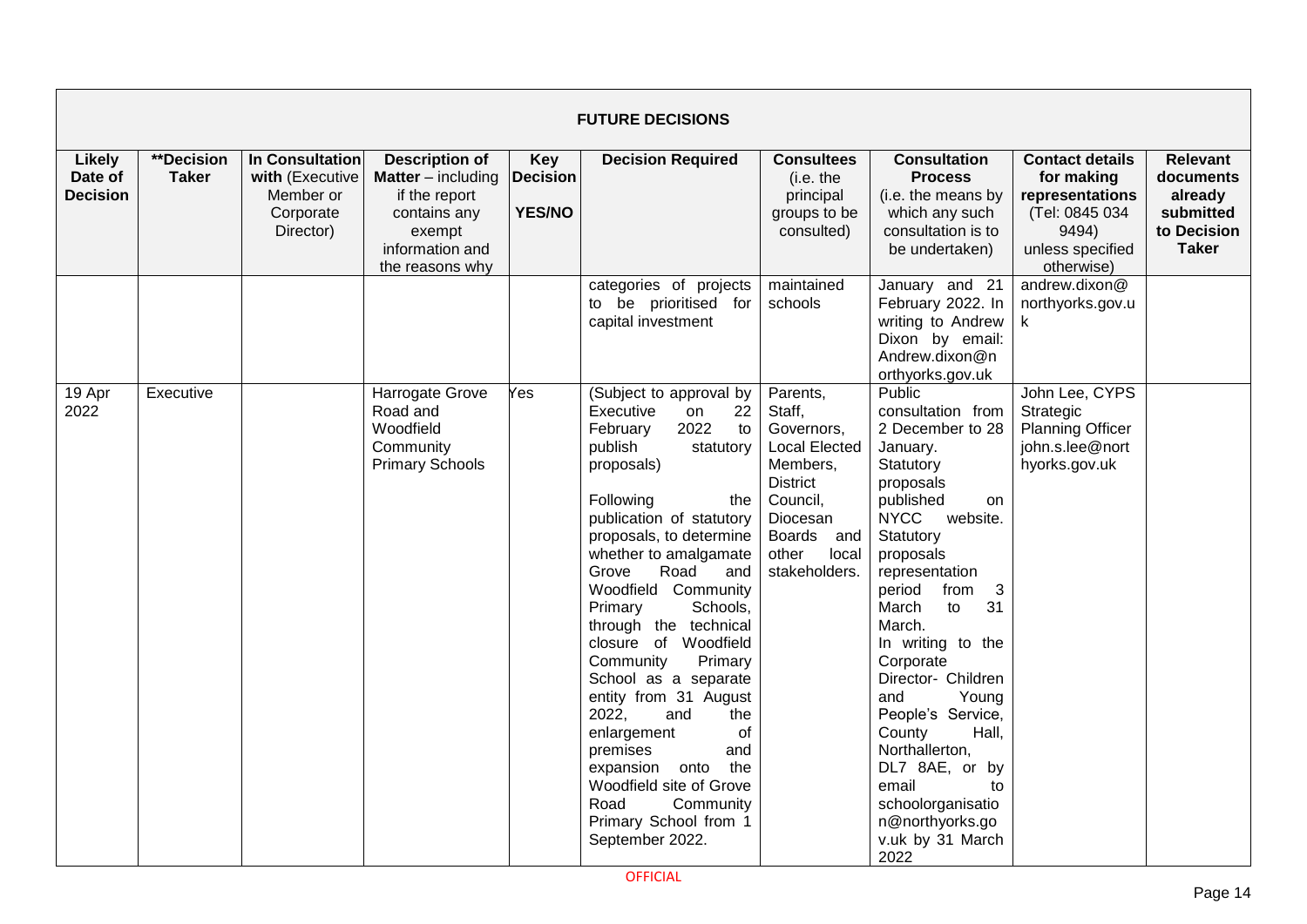|                                             | <b>FUTURE DECISIONS</b>    |                                                                           |                                                                                                                                       |                                                |                                                                                                                                                                                                                                                                                                                                                     |                                                                                                                                                                                                                 |                                                                                                                                                                                                                                                                                                   |                                                                                                                              |                                                                                     |  |  |  |
|---------------------------------------------|----------------------------|---------------------------------------------------------------------------|---------------------------------------------------------------------------------------------------------------------------------------|------------------------------------------------|-----------------------------------------------------------------------------------------------------------------------------------------------------------------------------------------------------------------------------------------------------------------------------------------------------------------------------------------------------|-----------------------------------------------------------------------------------------------------------------------------------------------------------------------------------------------------------------|---------------------------------------------------------------------------------------------------------------------------------------------------------------------------------------------------------------------------------------------------------------------------------------------------|------------------------------------------------------------------------------------------------------------------------------|-------------------------------------------------------------------------------------|--|--|--|
| <b>Likely</b><br>Date of<br><b>Decision</b> | **Decision<br><b>Taker</b> | In Consultation<br>with (Executive<br>Member or<br>Corporate<br>Director) | <b>Description of</b><br><b>Matter</b> $-$ including<br>if the report<br>contains any<br>exempt<br>information and<br>the reasons why | <b>Key</b><br><b>Decision</b><br><b>YES/NO</b> | <b>Decision Required</b>                                                                                                                                                                                                                                                                                                                            | <b>Consultees</b><br>(i.e. the<br>principal<br>groups to be<br>consulted)                                                                                                                                       | <b>Consultation</b><br><b>Process</b><br>(i.e. the means by<br>which any such<br>consultation is to<br>be undertaken)                                                                                                                                                                             | <b>Contact details</b><br>for making<br>representations<br>(Tel: 0845 034<br>9494)<br>unless specified<br>otherwise)         | <b>Relevant</b><br>documents<br>already<br>submitted<br>to Decision<br><b>Taker</b> |  |  |  |
|                                             |                            |                                                                           |                                                                                                                                       |                                                | if<br>there<br>are<br>no<br>the<br>objections<br>to<br>statutory proposals, the<br>Executive Member for<br>Education and Skills)<br>will take this decision.                                                                                                                                                                                        |                                                                                                                                                                                                                 |                                                                                                                                                                                                                                                                                                   |                                                                                                                              |                                                                                     |  |  |  |
| 19 Apr<br>2022                              | Executive                  |                                                                           | A59 Kex Gill<br><b>Diversion Contract</b><br>Award                                                                                    | Yes                                            | To inform members of<br>the outcome of the<br>tendering process and<br>seek approval to award<br>the A59 Kex<br>Gill<br>diversion contract                                                                                                                                                                                                          | Executive<br>Members<br>and<br>Management<br>Board at the<br>informal<br>Executive<br>meeting held<br>on $6$<br>July<br>2021.                                                                                   | N/A                                                                                                                                                                                                                                                                                               | Mark Hugill,<br>Senior Engineer,<br>Highways &<br>Transportation<br>mark.hugill@nor<br>thyorks.gov.uk                        |                                                                                     |  |  |  |
| 19 Apr<br>2022                              | Executive                  |                                                                           | School catchment<br>area decision<br>following the<br>closure of<br><b>Baldersby St</b><br>James Primary<br>School                    | Yes                                            | In January 2022 the<br>of State<br>Secretary<br>confirmed<br>that<br>Baldersby St James<br>Primary School will<br>close in August 2022.<br>Executive<br>will<br>be<br>required to determine<br>the<br>future<br>arrangements for the<br>Baldersby St James'<br>catchment area in as<br>far as they concern<br><b>NYCC</b><br>maintained<br>schools. | Parents and<br>wider<br>community in<br>the areas of<br>Baldersby,<br>Dishforth CE<br>Primary<br>School,<br>Carlton<br>Miniott<br>Primary<br>School<br>and<br>Topcliffe<br>Primary<br>School.<br>Other<br>local | $\overline{A}$<br>joint<br>consultation<br>with<br>Elevate<br>Multi<br>Academy Trust is<br>to be undertaken<br>between<br>11<br>February and 1<br>April 2022.<br>Via<br>email<br>to<br>schoolorganisatio<br>n@northyorks.go<br>v.uk for general<br>comments,<br>or<br>specific<br>comments on the | Andrew Dixon,<br>Strategic<br>Planning<br>Manager,<br>Education &<br><b>Skills</b><br>andrew.dixon@<br>northyorks.gov.u<br>k |                                                                                     |  |  |  |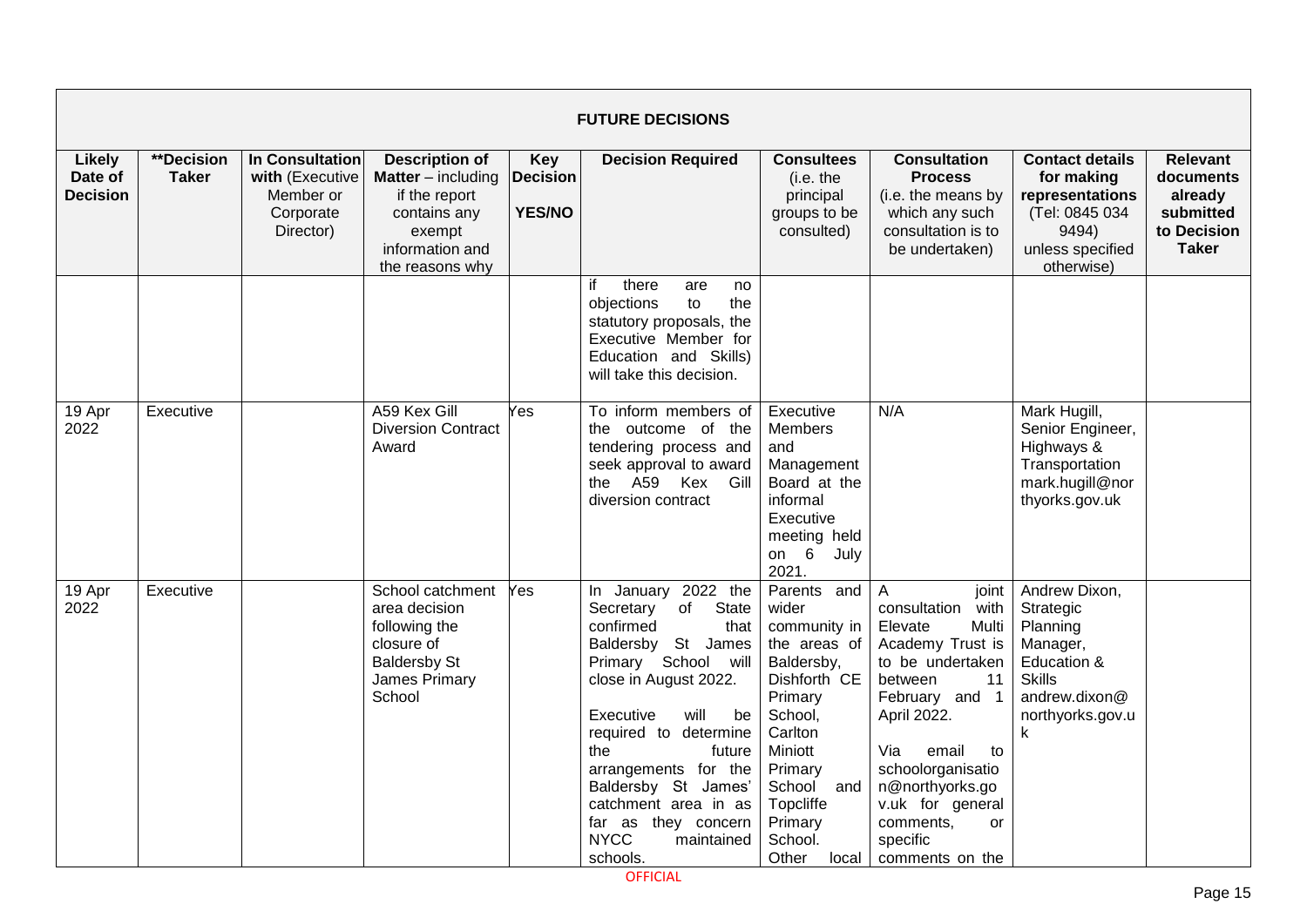| <b>FUTURE DECISIONS</b>              |                                                                                                                                                                                                                 |                                                                           |                                                                                                                                     |                                                |                                                                                                                                                                                   |                                                                                                                                    |                                                                                                                                                                                                                                                                                                            |                                                                                                                       |                                                                                     |  |  |
|--------------------------------------|-----------------------------------------------------------------------------------------------------------------------------------------------------------------------------------------------------------------|---------------------------------------------------------------------------|-------------------------------------------------------------------------------------------------------------------------------------|------------------------------------------------|-----------------------------------------------------------------------------------------------------------------------------------------------------------------------------------|------------------------------------------------------------------------------------------------------------------------------------|------------------------------------------------------------------------------------------------------------------------------------------------------------------------------------------------------------------------------------------------------------------------------------------------------------|-----------------------------------------------------------------------------------------------------------------------|-------------------------------------------------------------------------------------|--|--|
| Likely<br>Date of<br><b>Decision</b> | **Decision<br><b>Taker</b>                                                                                                                                                                                      | In Consultation<br>with (Executive<br>Member or<br>Corporate<br>Director) | <b>Description of</b><br><b>Matter</b> – including<br>if the report<br>contains any<br>exempt<br>information and<br>the reasons why | <b>Key</b><br><b>Decision</b><br><b>YES/NO</b> | <b>Decision Required</b>                                                                                                                                                          | <b>Consultees</b><br>(i.e. the<br>principal<br>groups to be<br>consulted)                                                          | <b>Consultation</b><br><b>Process</b><br>(i.e. the means by<br>which any such<br>consultation is to<br>be undertaken)                                                                                                                                                                                      | <b>Contact details</b><br>for making<br>representations<br>(Tel: 0845 034<br>9494)<br>unless specified<br>otherwise)  | <b>Relevant</b><br>documents<br>already<br>submitted<br>to Decision<br><b>Taker</b> |  |  |
|                                      |                                                                                                                                                                                                                 |                                                                           |                                                                                                                                     |                                                | if<br>there<br>are<br>no<br>objections<br>to<br>the<br>the<br>proposals,<br>Executive Member for<br><b>Education and Skills</b><br>Report to Executive 12<br>October 2021 refers. | schools and<br>Early Years<br>providers                                                                                            | CE<br><b>Dishforth</b><br>School<br>Primary<br>proposal.<br>Via<br>email<br>to<br>Office@elevatem<br>at.org<br>for<br>comments<br>specific to<br>the<br>for<br>proposals<br>Carlton<br>Miniott<br>and/or<br>Topcliffe<br>schools.<br>All comments by<br>1 April 2022.                                      |                                                                                                                       |                                                                                     |  |  |
| 19 Apr<br>2022                       | Executive<br>Member for<br>Education<br>and Skills,<br>including<br>early years,<br>schools,<br>apprentices<br>hips, FE<br>colleges &<br>UTC`s, and<br>engagement<br>with the<br>skills<br>agenda of<br>the LEP |                                                                           | Review of Special<br>Educational<br>Needs and<br><b>Disabilities</b><br>Provision                                                   | Yes                                            | To consider feedback<br>from first consultation<br>and seeking approval<br>next stage of<br>for<br>consultation.                                                                  | Parents<br>Carers,<br>Professionals<br>children and<br>young<br>people,<br>special<br>schools and<br>North<br>Yorkshire<br>schools | The<br>consultation<br>follow the<br>will<br>statutory process.<br>All details of the<br>consultation<br>will<br>be available on<br>the NYCC public<br>website;<br>alternative<br>formats can be<br>provided<br>upon<br>request.<br>Responses<br>to<br>Sage,<br>Jane Le<br>Assistant Director<br>Inclusion | Chris Reynolds,<br>Head of SEND<br>Strategic<br>Planning and<br>Resources<br>chris.reynolds@<br>northyorks.gov.u<br>k |                                                                                     |  |  |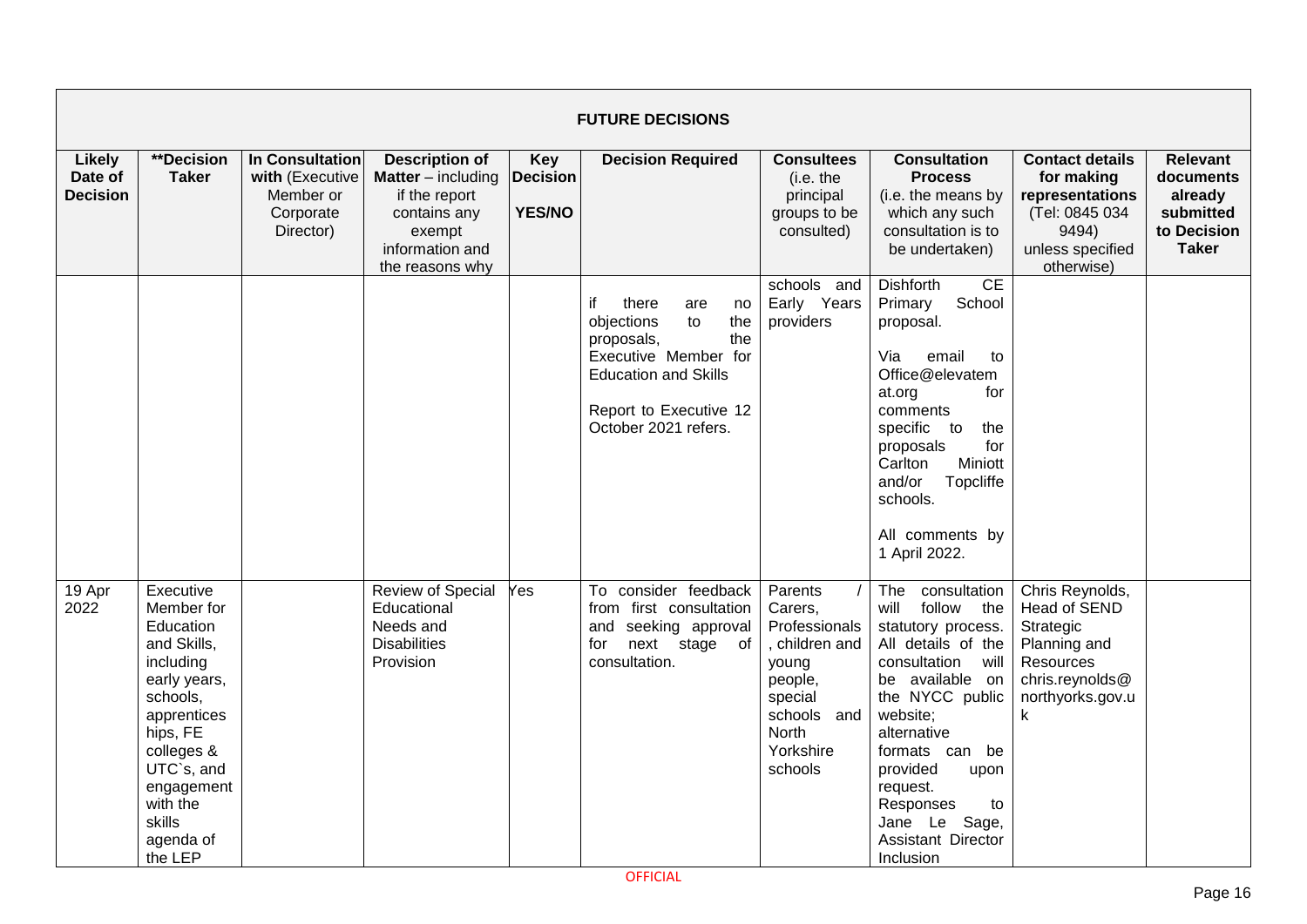| <b>FUTURE DECISIONS</b>              |                                                        |                                                                                  |                                                                                                                                                               |                                                |                                                                                                                                                                                                                                                                |                                                                           |                                                                                                                       |                                                                                                                      |                                                                                     |  |  |  |
|--------------------------------------|--------------------------------------------------------|----------------------------------------------------------------------------------|---------------------------------------------------------------------------------------------------------------------------------------------------------------|------------------------------------------------|----------------------------------------------------------------------------------------------------------------------------------------------------------------------------------------------------------------------------------------------------------------|---------------------------------------------------------------------------|-----------------------------------------------------------------------------------------------------------------------|----------------------------------------------------------------------------------------------------------------------|-------------------------------------------------------------------------------------|--|--|--|
| Likely<br>Date of<br><b>Decision</b> | **Decision<br><b>Taker</b>                             | <b>In Consultation</b><br>with (Executive<br>Member or<br>Corporate<br>Director) | <b>Description of</b><br><b>Matter</b> $-$ including<br>if the report<br>contains any<br>exempt<br>information and<br>the reasons why                         | <b>Key</b><br><b>Decision</b><br><b>YES/NO</b> | <b>Decision Required</b>                                                                                                                                                                                                                                       | <b>Consultees</b><br>(i.e. the<br>principal<br>groups to be<br>consulted) | <b>Consultation</b><br><b>Process</b><br>(i.e. the means by<br>which any such<br>consultation is to<br>be undertaken) | <b>Contact details</b><br>for making<br>representations<br>(Tel: 0845 034<br>9494)<br>unless specified<br>otherwise) | <b>Relevant</b><br>documents<br>already<br>submitted<br>to Decision<br><b>Taker</b> |  |  |  |
|                                      |                                                        |                                                                                  |                                                                                                                                                               |                                                |                                                                                                                                                                                                                                                                |                                                                           | Email:<br>Jane.LeSage@no<br>rthyorks.gov.uk                                                                           |                                                                                                                      |                                                                                     |  |  |  |
| 22 Apr<br>2022                       | Assistant<br><b>Director</b><br>Strategic<br>Resources |                                                                                  | Contract<br>Extensions or new<br>Framework<br>Contracts for the<br>provision of<br><b>Property Hard</b><br><b>Facilities</b><br>Management<br><b>Services</b> | Yes                                            | To extend the Hard<br>Facilities Management<br>Services Contracts as<br>the<br>option<br>to<br>per<br>extend clauses within<br>Contracts<br>the<br><b>or</b><br>undertake<br>a<br>procurement exercise<br>establish<br>new<br>to<br><b>Framework Contracts</b> | Relevant<br><b>Officers</b><br>internal                                   | Not applicable.                                                                                                       | <b>Howard Emmett</b><br>howard.emmett<br>@northyorks.go<br>v.uk                                                      |                                                                                     |  |  |  |
| 17 May<br>2022                       | Assistant<br><b>Director</b><br>Strategic<br>Resources |                                                                                  | Expansion of<br>Greatwood<br>Community<br>Primary and<br>Nursery School,<br>Skipton (Northern<br><b>Star Academies</b><br>Trust)                              | Yes                                            | To<br>undertake<br>a<br>procurement exercise<br>for the expansion of<br>Greatwood Community<br>Primary and Nursery<br>School,<br>Skipton<br>(Northern<br>Star<br>Academies Trust)                                                                              | Relevant<br>officers<br>internal                                          | Not applicable                                                                                                        | <b>Howard Emmett</b><br>howard.emmett<br>@northyorks.go<br>v.uk                                                      |                                                                                     |  |  |  |
| 18 May<br>2022<br>31 May             | County<br>Council<br>Executive                         |                                                                                  | Approval of<br><b>Revised Planning</b><br>Enforcement and<br><b>Monitoring Policy</b><br>Closure proposal                                                     | No.<br>Yes                                     | Seek approval for the<br>proposed<br>Planning<br>Enforcement<br>and<br><b>Monitoring Policy</b><br>Note: if there are no                                                                                                                                       | Executive<br>22<br>March<br>2022<br>Parents,                              | Public                                                                                                                | Vicky Perkin,<br>Head of<br>Planning<br><b>Services</b><br>vicky.perkin@no<br>rthyorks.gov.uk<br>Andrew Dixon.       |                                                                                     |  |  |  |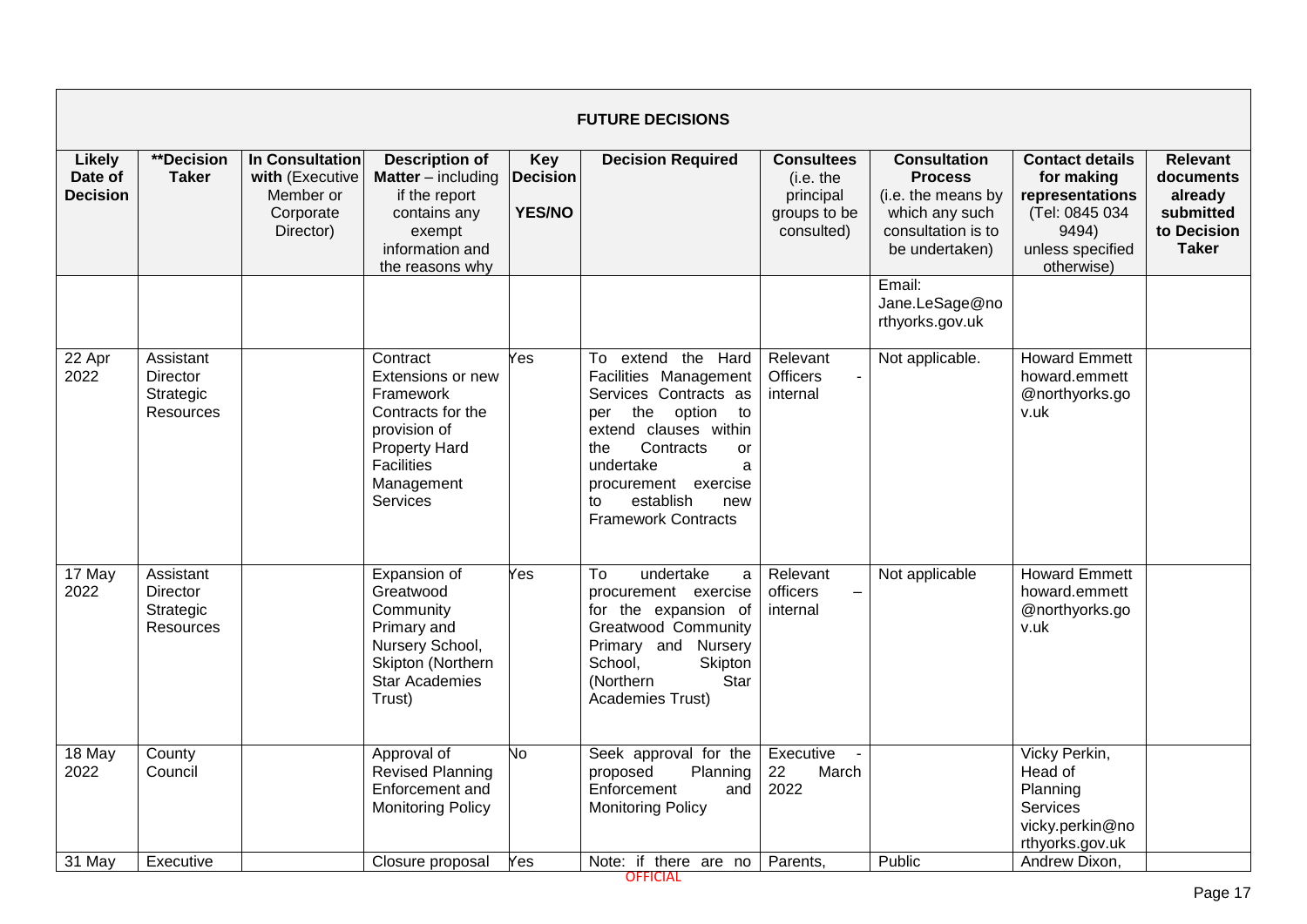| <b>FUTURE DECISIONS</b>                     |                                   |                                                                           |                                                                                                                                     |                                                |                                                                                                                                                                                                                                                                                                                                                                                                                                                 |                                                                                                                                                      |                                                                                                                                                                                                                                                                                                                                                                                                                                                                                  |                                                                                                                      |                                                                                     |  |  |  |
|---------------------------------------------|-----------------------------------|---------------------------------------------------------------------------|-------------------------------------------------------------------------------------------------------------------------------------|------------------------------------------------|-------------------------------------------------------------------------------------------------------------------------------------------------------------------------------------------------------------------------------------------------------------------------------------------------------------------------------------------------------------------------------------------------------------------------------------------------|------------------------------------------------------------------------------------------------------------------------------------------------------|----------------------------------------------------------------------------------------------------------------------------------------------------------------------------------------------------------------------------------------------------------------------------------------------------------------------------------------------------------------------------------------------------------------------------------------------------------------------------------|----------------------------------------------------------------------------------------------------------------------|-------------------------------------------------------------------------------------|--|--|--|
| <b>Likely</b><br>Date of<br><b>Decision</b> | <b>**Decision</b><br><b>Taker</b> | In Consultation<br>with (Executive<br>Member or<br>Corporate<br>Director) | <b>Description of</b><br><b>Matter</b> – including<br>if the report<br>contains any<br>exempt<br>information and<br>the reasons why | <b>Key</b><br><b>Decision</b><br><b>YES/NO</b> | <b>Decision Required</b>                                                                                                                                                                                                                                                                                                                                                                                                                        | <b>Consultees</b><br>(i.e. the<br>principal<br>groups to be<br>consulted)                                                                            | <b>Consultation</b><br><b>Process</b><br>(i.e. the means by<br>which any such<br>consultation is to<br>be undertaken)                                                                                                                                                                                                                                                                                                                                                            | <b>Contact details</b><br>for making<br>representations<br>(Tel: 0845 034<br>9494)<br>unless specified<br>otherwise) | <b>Relevant</b><br>documents<br>already<br>submitted<br>to Decision<br><b>Taker</b> |  |  |  |
| 2022                                        |                                   |                                                                           | for Weaverthorpe<br><b>CE VC Primary</b><br>School                                                                                  |                                                | objections<br>to<br>the<br>statutory proposals, the<br>Executive Member for<br>Education and Skills<br>will take this decision).<br>The decision is also<br>subject to the approval<br>by Executive on 22<br>March 2022 to publish<br>statutory proposals).<br>Following<br>the<br>publication of statutory<br>proposals, to determine<br>whether<br>to<br>close<br>Weaverthorpe CE VC<br>Primary School with<br>effect from 31 August<br>2022. | Staff,<br>Governors,<br><b>Local Elected</b><br>Members,<br><b>District</b><br>Council,<br>Diocesan<br>Boards and<br>other<br>local<br>stakeholders. | consultation from<br>7 January to 18<br>February 2022.<br>Statutory<br>proposals<br>published<br>on<br><b>NYCC</b><br>website.<br>Statutory<br>proposals<br>representation<br>period from<br>$\overline{1}$<br>April to 29 April<br>2022. In writing to<br>Corporate<br>the<br>Director- Children<br>Young<br>and<br>People's Service,<br>Hall,<br>County<br>Northallerton,<br>DL7 8AE, or by<br>email<br>to<br>schoolorganisatio<br>n@northyorks.go<br>v.uk by 29 April<br>2022 | Strategic<br>Planning<br>Manager,<br>Education &<br><b>Skills</b><br>andrew.dixon@<br>northyorks.gov.u<br>k.         |                                                                                     |  |  |  |
| 31 May<br>2022                              | Executive                         |                                                                           | Dementia care<br>facility in<br>Harrogate                                                                                           | es                                             | To seek approval to<br>construct and operate<br><b>NYCC</b><br>owned<br>an<br>dementia care facility in<br>Harrogate                                                                                                                                                                                                                                                                                                                            | Other service<br>providers<br>Service<br>users<br>CQC<br>Harrogate<br>Borough                                                                        | Formal<br>consultation<br>process in line<br>with governance.<br>Informal<br>Open<br>days. Community                                                                                                                                                                                                                                                                                                                                                                             | Dale Owens,<br>Assistant<br><b>Director</b><br>Prevention &<br>Service<br>Development,<br>Commissioning              |                                                                                     |  |  |  |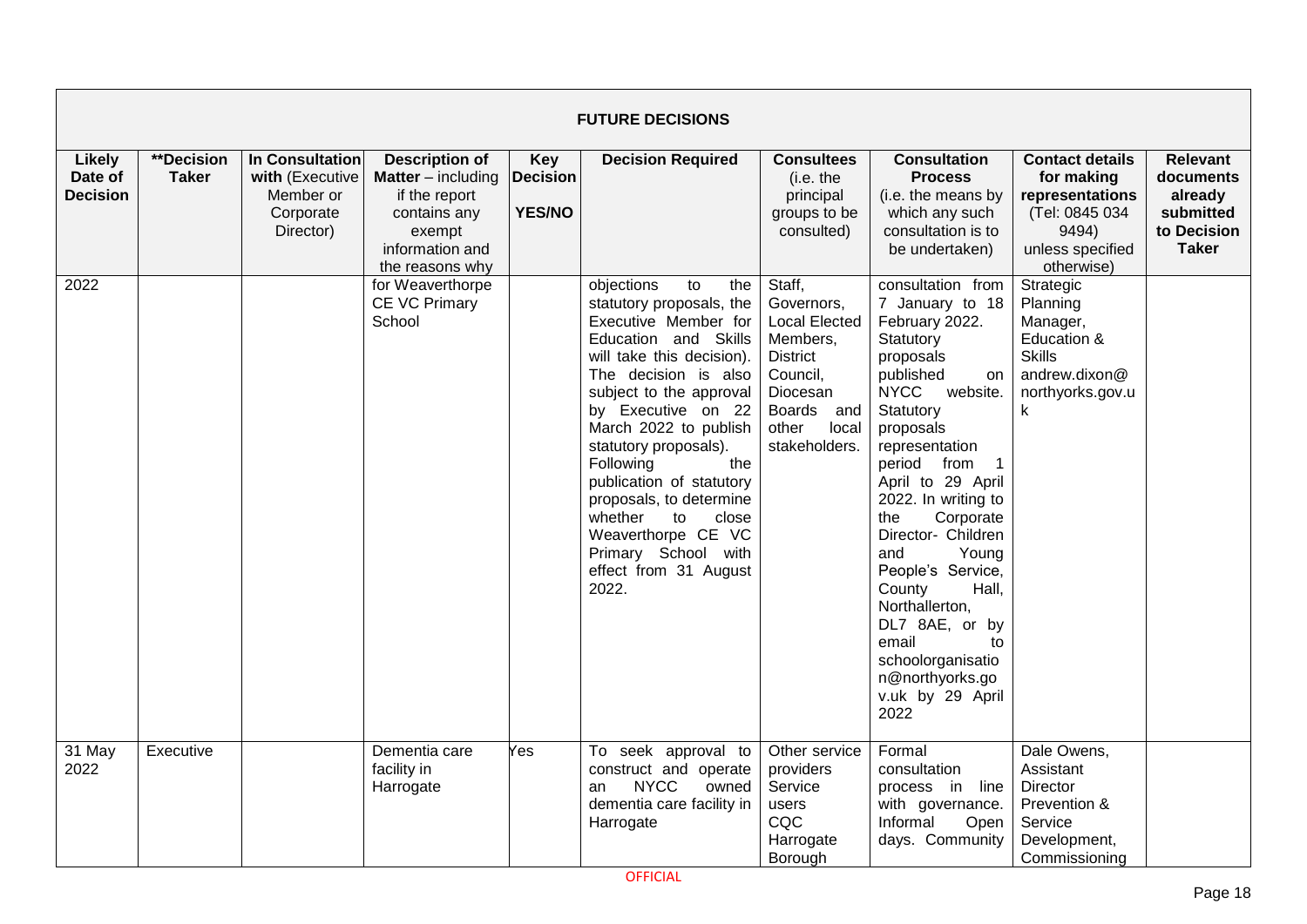| <b>FUTURE DECISIONS</b>                     |                            |                                                                           |                                                                                                                                     |                                         |                                                                                                                                                                                              |                                                                           |                                                                                                                       |                                                                                                                                                                |                                                                                     |  |  |  |
|---------------------------------------------|----------------------------|---------------------------------------------------------------------------|-------------------------------------------------------------------------------------------------------------------------------------|-----------------------------------------|----------------------------------------------------------------------------------------------------------------------------------------------------------------------------------------------|---------------------------------------------------------------------------|-----------------------------------------------------------------------------------------------------------------------|----------------------------------------------------------------------------------------------------------------------------------------------------------------|-------------------------------------------------------------------------------------|--|--|--|
| <b>Likely</b><br>Date of<br><b>Decision</b> | **Decision<br><b>Taker</b> | In Consultation<br>with (Executive<br>Member or<br>Corporate<br>Director) | <b>Description of</b><br><b>Matter</b> – including<br>if the report<br>contains any<br>exempt<br>information and<br>the reasons why | Key<br><b>Decision</b><br><b>YES/NO</b> | <b>Decision Required</b>                                                                                                                                                                     | <b>Consultees</b><br>(i.e. the<br>principal<br>groups to be<br>consulted) | <b>Consultation</b><br><b>Process</b><br>(i.e. the means by<br>which any such<br>consultation is to<br>be undertaken) | <b>Contact details</b><br>for making<br>representations<br>(Tel: 0845 034<br>9494)<br>unless specified<br>otherwise)                                           | <b>Relevant</b><br>documents<br>already<br>submitted<br>to Decision<br><b>Taker</b> |  |  |  |
|                                             |                            |                                                                           |                                                                                                                                     |                                         |                                                                                                                                                                                              | Council<br>Local<br>community                                             | meetings                                                                                                              | (HAS)                                                                                                                                                          |                                                                                     |  |  |  |
| 31 May<br>2022                              | Executive                  |                                                                           | Children and<br>Young People's<br>Service, Schools<br><b>Condition Capital</b><br>Programme<br>2022/23                              | Yes                                     | To<br>the<br>approve<br>detailed<br>Schools<br>Condition<br>Capital<br>Programme 2022/23                                                                                                     | North<br>Yorkshire<br>Schools<br>Forum                                    | at Schools<br>Item<br>Forum<br>meeting<br>on 19 May 2022                                                              | Andrew Dixon,<br>Strategic<br>Planning<br>Manager,<br>Education &<br><b>Skills</b><br>andrew.dixon@<br>northyorks.gov.u<br>k                                   |                                                                                     |  |  |  |
| 31 May<br>2022                              | Executive                  |                                                                           | Q4 Performance<br>Monitoring and<br><b>Budget Report</b>                                                                            | Yes                                     | Financial<br>and<br>Performance<br>Monitoring<br>report<br>including:<br>Revenue<br>Plan;<br>Plan; Capital<br>Treasury Management<br>Prudential<br>and<br>Indicators.                        | Management<br><b>Board</b>                                                |                                                                                                                       | Gary Fielding,<br>Corporate<br>Director for<br>Strategic<br>Resources<br>gary.fielding@n<br>orthyorks.gov.uk                                                   |                                                                                     |  |  |  |
| 21 Jun<br>2022                              | Executive                  |                                                                           | Care market<br>proposals for<br>South Craven                                                                                        | No                                      | To update Executive<br>on proposals for the<br>development of<br>the<br>adult<br>social<br>care<br>South<br>market<br>in.<br>and<br>Craven<br>secure<br>formal approval for the<br>proposals | Local<br>stakeholders                                                     | Stakeholder<br>meetings                                                                                               | Michael Rudd,<br>Head of Housing<br>Marketing<br>Development<br>(Commissioning)<br>. Health and<br><b>Adult Services</b><br>michael.rudd@n<br>orthyorks.gov.uk |                                                                                     |  |  |  |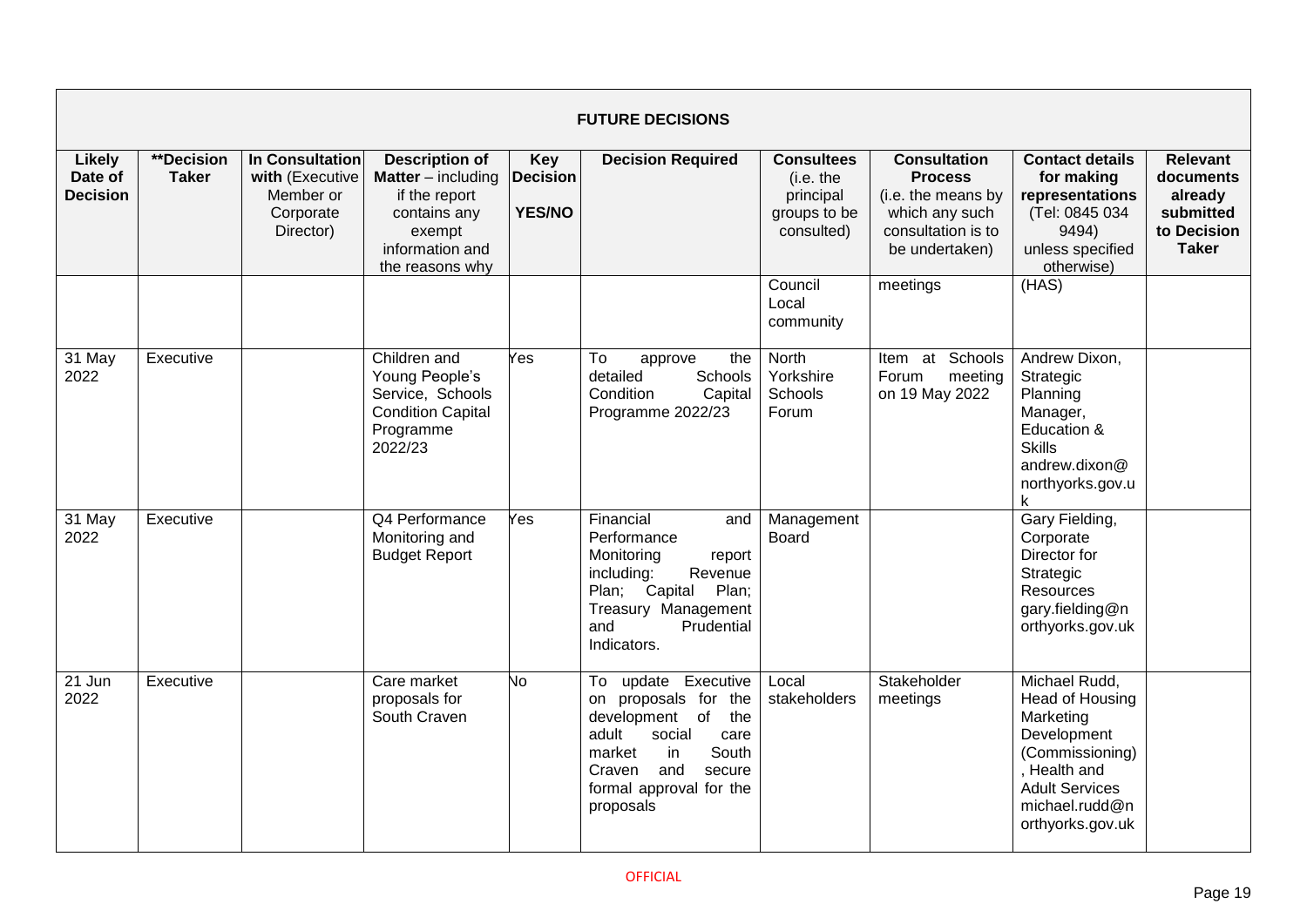|                                      | <b>FUTURE DECISIONS</b>    |                                                                                                                                                                                                                                                                                                    |                                                                                                                                     |                                                |                                                                                                                                                                                                  |                                                                                                                      |                                                                                                                       |                                                                                                                       |                                                                                     |  |  |  |  |
|--------------------------------------|----------------------------|----------------------------------------------------------------------------------------------------------------------------------------------------------------------------------------------------------------------------------------------------------------------------------------------------|-------------------------------------------------------------------------------------------------------------------------------------|------------------------------------------------|--------------------------------------------------------------------------------------------------------------------------------------------------------------------------------------------------|----------------------------------------------------------------------------------------------------------------------|-----------------------------------------------------------------------------------------------------------------------|-----------------------------------------------------------------------------------------------------------------------|-------------------------------------------------------------------------------------|--|--|--|--|
| Likely<br>Date of<br><b>Decision</b> | **Decision<br><b>Taker</b> | In Consultation<br>with (Executive<br>Member or<br>Corporate<br>Director)                                                                                                                                                                                                                          | <b>Description of</b><br><b>Matter</b> – including<br>if the report<br>contains any<br>exempt<br>information and<br>the reasons why | <b>Key</b><br><b>Decision</b><br><b>YES/NO</b> | <b>Decision Required</b>                                                                                                                                                                         | <b>Consultees</b><br>(i.e. the<br>principal<br>groups to be<br>consulted)                                            | <b>Consultation</b><br><b>Process</b><br>(i.e. the means by<br>which any such<br>consultation is to<br>be undertaken) | <b>Contact details</b><br>for making<br>representations<br>(Tel: 0845 034<br>9494)<br>unless specified<br>otherwise)  | <b>Relevant</b><br>documents<br>already<br>submitted<br>to Decision<br><b>Taker</b> |  |  |  |  |
| 21 Jun<br>2022                       | Executive                  | Executive<br>Member for<br><b>Adult Social</b><br>Care & Health<br>Integration, incl<br>Health &<br>Wellbeing<br>Board and<br>Extra Care,<br>Executive<br>Member for<br>Public Health,<br>Prevention and<br>Supported<br>Housing,<br>including<br>Sustainability<br>and<br>Transformation<br>Plans | Re-procurement<br>or in-sourcing of<br><b>Shared Lives</b><br>Scheme                                                                | Yes                                            | To seek approval to re-<br>procure or in-source<br>Shared<br>the<br>Lives<br>Scheme                                                                                                              | No<br>formal<br>consultation.<br>An<br>engagement<br>process will<br>take<br>place<br>with<br>interested<br>parties. | N/A                                                                                                                   | Adam Gray,<br>Commissioning<br>Manager, Health<br>and Adult<br>Services<br>01609 797276                               |                                                                                     |  |  |  |  |
| 19 Jul<br>2022                       | Executive                  |                                                                                                                                                                                                                                                                                                    | Approval to<br>implement the<br>Local Area SEND<br>Strategy                                                                         | Yes                                            | Approval to implement<br>the Local Area SEND<br>Strategy<br>(following<br>public<br>consultation)<br>and<br>recommendation<br>Full<br>Council<br>for<br>to<br>adoption<br>of<br>the<br>strategy. | Not<br>applicable                                                                                                    | Not applicable                                                                                                        | Chris Reynolds,<br>Head of SEND<br>Strategic<br>Planning and<br>Resources<br>chris.reynolds@<br>northyorks.gov.u<br>k |                                                                                     |  |  |  |  |
| 19 Jul<br>2022                       | Executive                  |                                                                                                                                                                                                                                                                                                    | <b>Review of Special</b><br>Educational                                                                                             | Yes                                            | Feedback from school<br>organisation                                                                                                                                                             | Parents<br>Carers,                                                                                                   | consultation<br>The<br>follow<br>will<br>the                                                                          | Chris Reynolds,<br>Head of SEND                                                                                       |                                                                                     |  |  |  |  |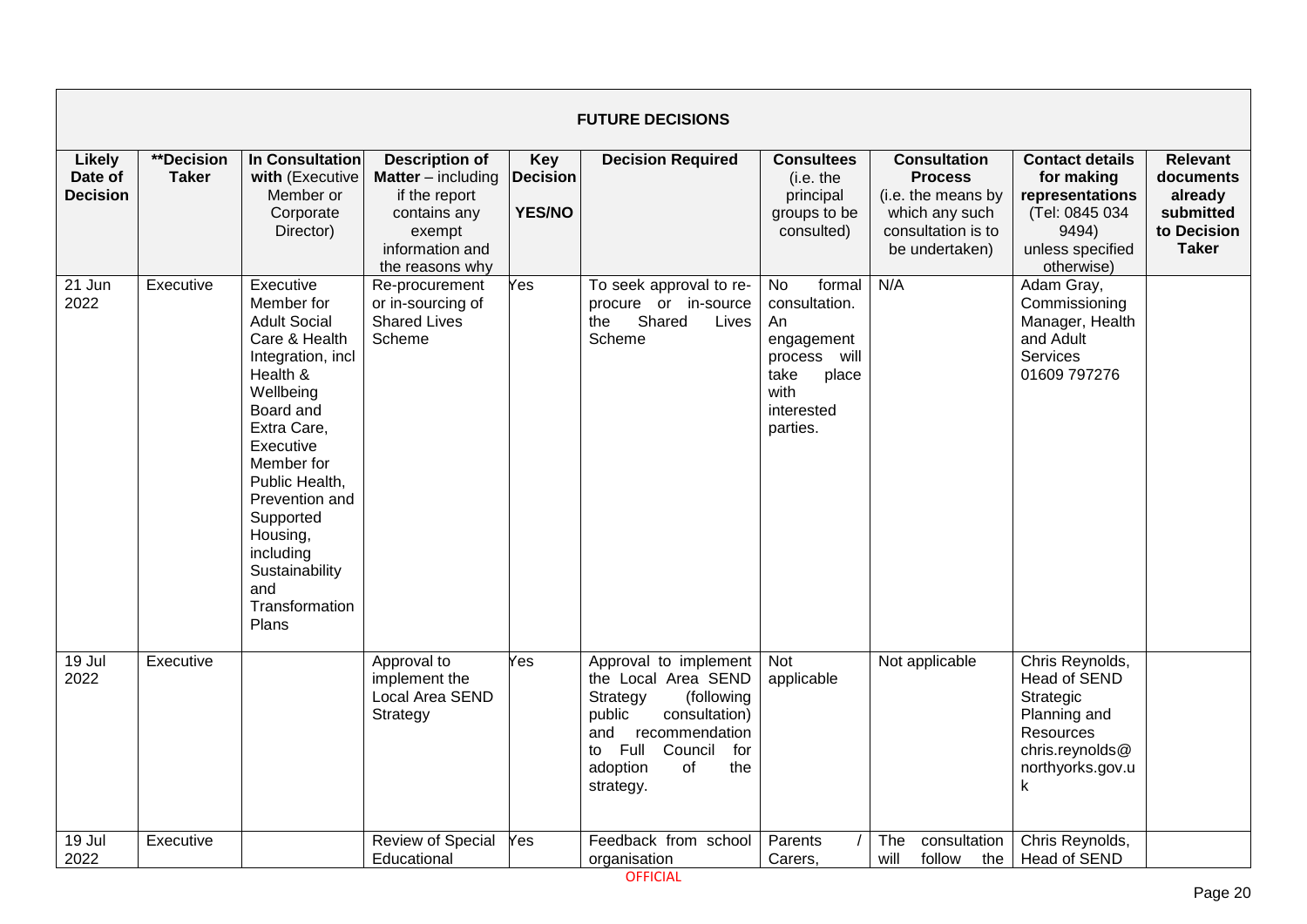| <b>FUTURE DECISIONS</b>                     |                                   |                                                                           |                                                                                                                              |                                                |                                                                                                                                                                                                                                   |                                                                                                                     |                                                                                                                                                                                                                                        |                                                                                                                                               |                                                                                     |  |  |
|---------------------------------------------|-----------------------------------|---------------------------------------------------------------------------|------------------------------------------------------------------------------------------------------------------------------|------------------------------------------------|-----------------------------------------------------------------------------------------------------------------------------------------------------------------------------------------------------------------------------------|---------------------------------------------------------------------------------------------------------------------|----------------------------------------------------------------------------------------------------------------------------------------------------------------------------------------------------------------------------------------|-----------------------------------------------------------------------------------------------------------------------------------------------|-------------------------------------------------------------------------------------|--|--|
| <b>Likely</b><br>Date of<br><b>Decision</b> | <b>**Decision</b><br><b>Taker</b> | In Consultation<br>with (Executive<br>Member or<br>Corporate<br>Director) | <b>Description of</b><br>Matter - including<br>if the report<br>contains any<br>exempt<br>information and<br>the reasons why | <b>Key</b><br><b>Decision</b><br><b>YES/NO</b> | <b>Decision Required</b>                                                                                                                                                                                                          | <b>Consultees</b><br>(i.e. the<br>principal<br>groups to be<br>consulted)                                           | <b>Consultation</b><br><b>Process</b><br>(i.e. the means by<br>which any such<br>consultation is to<br>be undertaken)                                                                                                                  | <b>Contact details</b><br>for making<br>representations<br>(Tel: 0845 034<br>9494)<br>unless specified<br>otherwise)                          | <b>Relevant</b><br>documents<br>already<br>submitted<br>to Decision<br><b>Taker</b> |  |  |
|                                             |                                   |                                                                           | Needs and<br><b>Disabilities</b><br>Provision                                                                                |                                                | consultation<br>and<br>to<br>request publication of<br>statutory notices<br>as<br>appropriate.                                                                                                                                    | Professionals<br>children and<br>young<br>people,<br>Special<br>Schools and<br><b>North</b><br>Yorkshire<br>Schools | statutory process.<br>All details of the<br>consultation will<br>be available on<br>the NYCC public<br>website;<br>alternative<br>formats can be<br>provided<br>upon<br>request. In writing<br>to<br>jane.lesage@nort<br>hyorks.gov.uk | Strategic<br>Planning and<br>Resources<br>chris.reynolds@<br>northyorks.gov.u<br>k                                                            |                                                                                     |  |  |
| 19 Jul<br>2022                              | Executive                         |                                                                           | S75 Agreements<br>for Harrogate and<br><b>Rural Alliance</b>                                                                 | Yes                                            | consider revised<br>To<br>S75 commissioner and<br>provider<br>agreements<br>the<br>integrated<br>for<br>community health and<br>social care services in<br>the Harrogate District<br>and<br>agree<br>the<br>proposed consultation | <b>NHS</b><br>Commission<br>and<br>ers<br>Providers                                                                 | Correspondence,<br>meetings<br>and<br>Council website                                                                                                                                                                                  | Chris Jones-<br>King, Assistant<br><b>Director Adult</b><br>Social Care,<br>Care and<br>Support<br>chris.jones-<br>king@northyork<br>s.gov.uk |                                                                                     |  |  |
| 19 Jul<br>2022                              | Executive                         |                                                                           | Creation of a<br>wholly owned<br>Council company<br>providing ICT and<br>connectivity<br>services                            | Yes                                            | Creation of a wholly<br>owned<br>trading<br>to provide<br>company<br>ICT and<br>connectivity<br>services.                                                                                                                         | Executive<br>Members.                                                                                               | Report<br>and<br>meetings.                                                                                                                                                                                                             | Barry Khan,<br><b>Assistant Chief</b><br>Executive (Legal<br>& Democratic<br>Services)<br>barry.khan@nort<br>hyorks.gov.uk                    |                                                                                     |  |  |
| 19 Jul<br>2022                              | Executive                         |                                                                           | <b>Outdoor Learning</b><br>Service                                                                                           | Yes                                            | consider<br>To<br>the<br>οf<br>the<br>outcome<br>strategic review and full                                                                                                                                                        | Not<br>applicable                                                                                                   | Not applicable                                                                                                                                                                                                                         | Amanda<br>Newbold,<br>Assistant                                                                                                               |                                                                                     |  |  |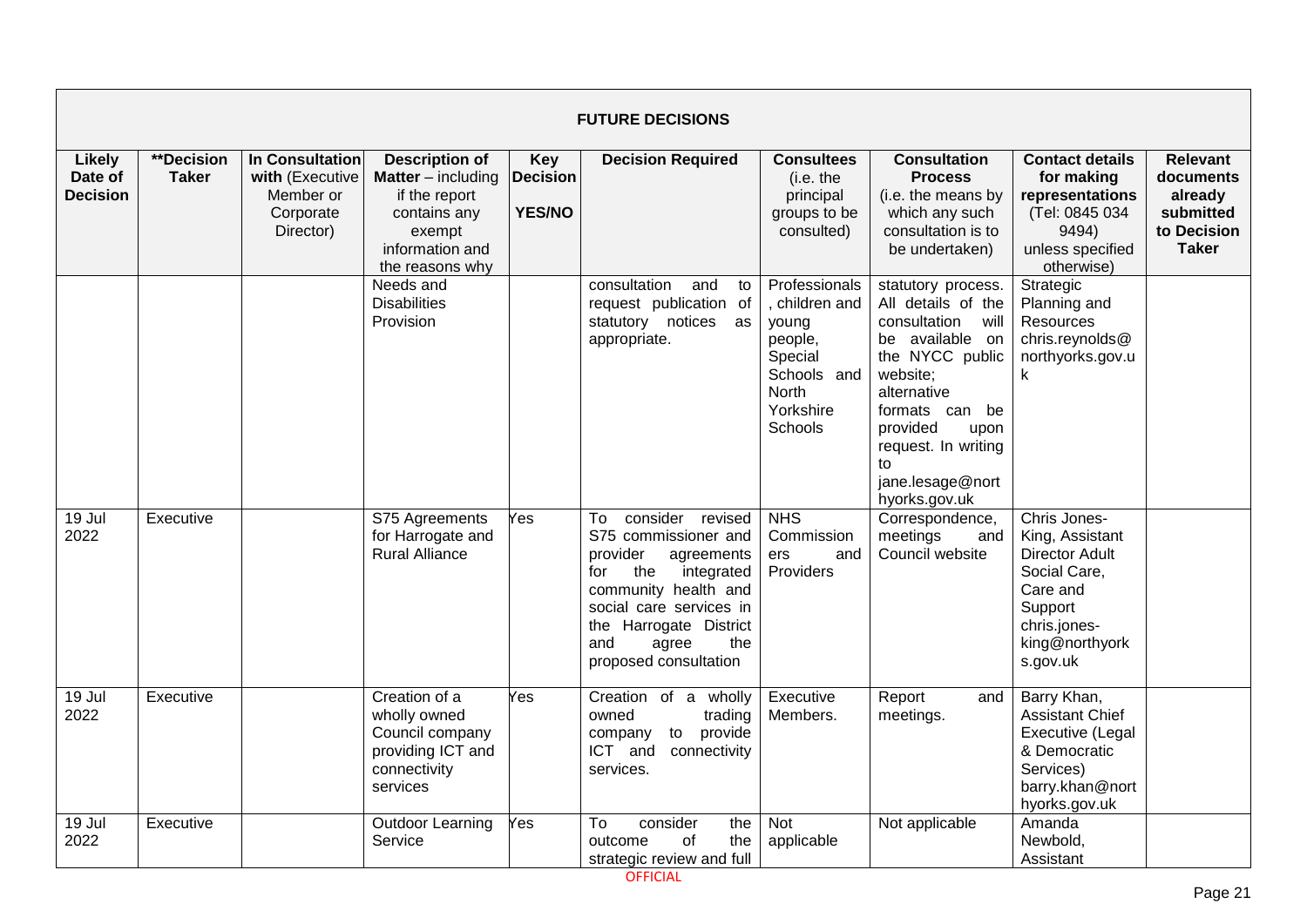|                                      | <b>FUTURE DECISIONS</b>    |                                                                           |                                                                                                                                     |                                                |                                                                                                                                                                       |                                                                                                                 |                                                                                                                       |                                                                                                                                               |                                                                                     |  |  |  |
|--------------------------------------|----------------------------|---------------------------------------------------------------------------|-------------------------------------------------------------------------------------------------------------------------------------|------------------------------------------------|-----------------------------------------------------------------------------------------------------------------------------------------------------------------------|-----------------------------------------------------------------------------------------------------------------|-----------------------------------------------------------------------------------------------------------------------|-----------------------------------------------------------------------------------------------------------------------------------------------|-------------------------------------------------------------------------------------|--|--|--|
| Likely<br>Date of<br><b>Decision</b> | **Decision<br><b>Taker</b> | In Consultation<br>with (Executive<br>Member or<br>Corporate<br>Director) | <b>Description of</b><br><b>Matter</b> – including<br>if the report<br>contains any<br>exempt<br>information and<br>the reasons why | <b>Key</b><br><b>Decision</b><br><b>YES/NO</b> | <b>Decision Required</b>                                                                                                                                              | <b>Consultees</b><br>(i.e. the<br>principal<br>groups to be<br>consulted)                                       | <b>Consultation</b><br><b>Process</b><br>(i.e. the means by<br>which any such<br>consultation is to<br>be undertaken) | <b>Contact details</b><br>for making<br>representations<br>(Tel: 0845 034<br>9494)<br>unless specified<br>otherwise)                          | <b>Relevant</b><br>documents<br>already<br>submitted<br>to Decision<br><b>Taker</b> |  |  |  |
|                                      |                            |                                                                           |                                                                                                                                     |                                                | business case for the<br>Outdoor<br>Learning<br>Service.                                                                                                              |                                                                                                                 |                                                                                                                       | Director,<br>Education &<br><b>Skills</b><br>amanda.newbol<br>d@northyorks.g<br>ov.uk                                                         |                                                                                     |  |  |  |
| 23 Aug<br>2022                       | Executive                  |                                                                           | Q1 Performance<br>Monitoring and<br><b>Budget report</b>                                                                            | Yes                                            | Financial<br>and<br>Performance<br>Monitoring<br>report<br>Revenue<br>including:<br>Plan; Capital<br>Plan;<br>Treasury Management<br>Prudential<br>and<br>Indicators. | Management<br><b>Board</b>                                                                                      |                                                                                                                       | Gary Fielding,<br>Corporate<br>Director for<br>Strategic<br>Resources<br>gary.fielding@n<br>orthyorks.gov.uk                                  |                                                                                     |  |  |  |
| 20 Sep<br>2022                       | Executive                  |                                                                           | S75 Agreements<br>for Harrogate and<br><b>Rural Alliance</b>                                                                        | Yes                                            | To consider feedback<br>from the consultation<br>and agree revised S75<br>agreements                                                                                  | <b>NHS</b><br>Commission<br>and<br>ers<br>Providers                                                             | Correspondence<br>and meetings                                                                                        | Chris Jones-<br>King, Assistant<br><b>Director Adult</b><br>Social Care,<br>Care and<br>Support<br>chris.jones-<br>king@northyork<br>s.gov.uk |                                                                                     |  |  |  |
| 20 Sep<br>2022                       | Executive                  |                                                                           | Redeployment of<br>land to the north<br>and south of<br>Crosshills Lane,<br>Selby                                                   | Yes                                            | To<br>approve<br>the<br>proposed<br>redeployment of the<br>property                                                                                                   | Executive<br>members<br>and<br>Management<br>Board at the<br>informal<br>Executive<br>meeting held<br>on 8 June |                                                                                                                       | Philip Cowan,<br>Non-Operational<br>Property<br>Manager, NYCC<br>Property<br>Services<br>Philip.Cowan@n<br>orthyorks.gov.uk                   |                                                                                     |  |  |  |